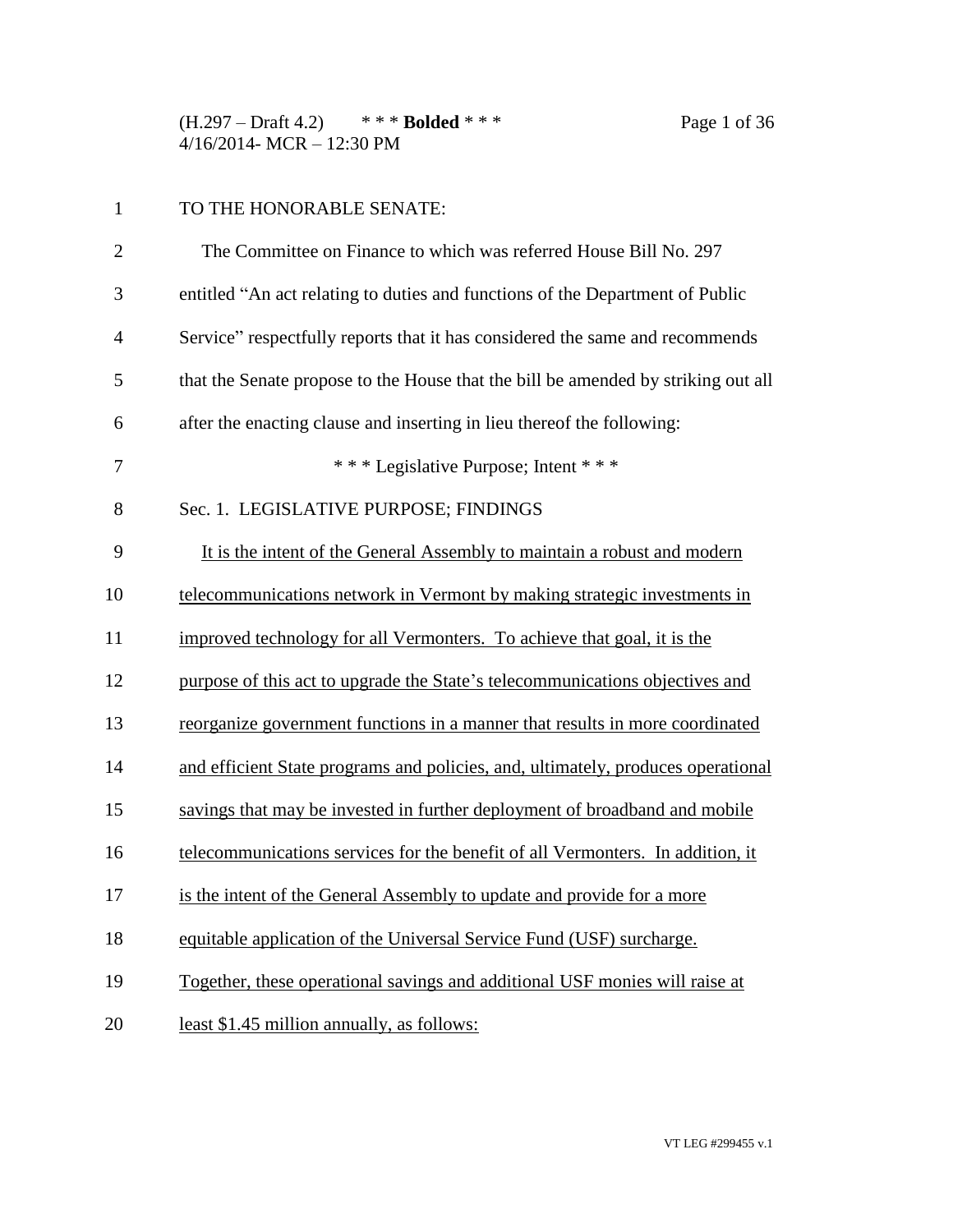(H.297 – Draft 4.2) \* \* \* **Bolded** \* \* \* Page 2 of 36 4/16/2014- MCR – 12:30 PM

| $\mathbf{1}$ | $(1)$ \$650,000.00 from an increase in the USF charge to a flat two                     |
|--------------|-----------------------------------------------------------------------------------------|
| 2            | percent;                                                                                |
| 3            | (2) \$500,000.00 from application of the USF charge to prepaid wireless                 |
| 4            | telecommunications service providers; and                                               |
| 5            | (3) \$300,000.00 in operational savings from the transfer and                           |
| 6            | consolidation of State telecommunications functions.                                    |
| 7            | *** USF; Connectivity Fund; Prepaid Wireless; Rate of Charge ***                        |
| 8            | Sec. 2. 30 V.S.A. § 7511 is amended to read:                                            |
| 9            | § 7511. DISTRIBUTION GENERALLY                                                          |
| 10           | (a) As directed by the public service board, Public Service Board funds                 |
| 11           | collected by the fiscal agent, and interest accruing thereon, shall be distributed      |
| 12           | as follows:                                                                             |
| 13           | (1) $\overline{4}$ to pay costs payable to the fiscal agent under its contract with the |
| 14           | public service board. Board;                                                            |
| 15           | (2) $\overline{10}$ to support the Vermont telecommunications relay service in the      |
| 16           | manner provided by section 7512 of this title.;                                         |
| 17           | (3) $\overline{4}$ to support the Vermont lifeline Lifeline program in the manner       |
| 18           | provided by section 7513 of this title.;                                                |
| 19           | (4) $\overline{4}$ to support enhanced 911 Enhanced 911 services in the manner          |
| 20           | provided by section 7514 of this title.; and                                            |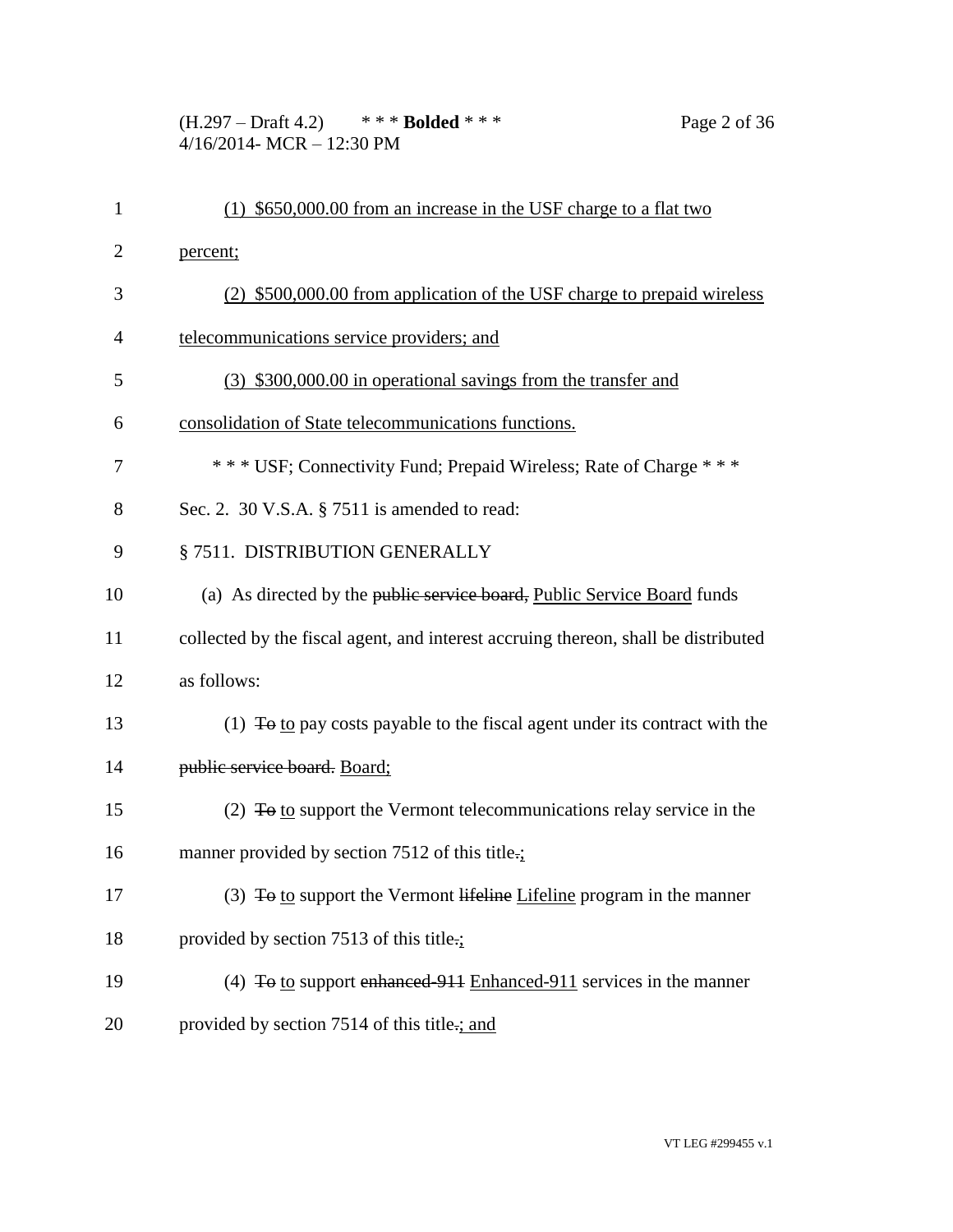(H.297 – Draft 4.2) \* \* \* **Bolded** \* \* \* Page 3 of 36 4/16/2014- MCR – 12:30 PM

| $\mathbf{1}$   | (5) To reduce the cost to customers of basic telecommunications service           |
|----------------|-----------------------------------------------------------------------------------|
| $\overline{2}$ | in high-cost areas, in the manner provided by section 7515 of this title to       |
| 3              | support the Connectivity Fund established in section 7516 of this chapter.        |
| $\overline{4}$ | (b) If insufficient funds exist to support all of the purposes contained in       |
| 5              | subsection (a) of this section, the public service board Board shall conduct an   |
| 6              | expedited proceeding to allocate the available funds, giving priority in the      |
| 7              | order listed in subsection (a).                                                   |
| 8              | Sec. 3. 30 V.S.A. § 7516 is added to read:                                        |
| 9              | § 7516. CONNECTIVITY FUND                                                         |
| 10             | (a) There is created a Connectivity Fund for the purpose of providing             |
| 11             | access to Internet service that is capable of speeds of at least 4 Mbps download  |
| 12             | and 1 Mbps upload to every E-911 business and residential location in             |
| 13             | Vermont, beginning with locations not served as of December 31, 2013              |
| 14             | according to the minimum technical service characteristic objectives applicable   |
| 15             | at that time. Any new services funded in whole or in part by monies in this       |
| 16             | Fund shall be capable of being continuously upgraded to reflect the best          |
| 17             | available, most economically feasible service capabilities.                       |
| 18             | (b) The fiscal agent shall determine annually, on or before September 1, the      |
| 19             | amount of funds available to the Connectivity Fund. The Department of Public      |
| 20             | Service shall publish annually a list of census blocks eligible for funding based |
| 21             | on the Department's most recent broadband mapping data. The Department            |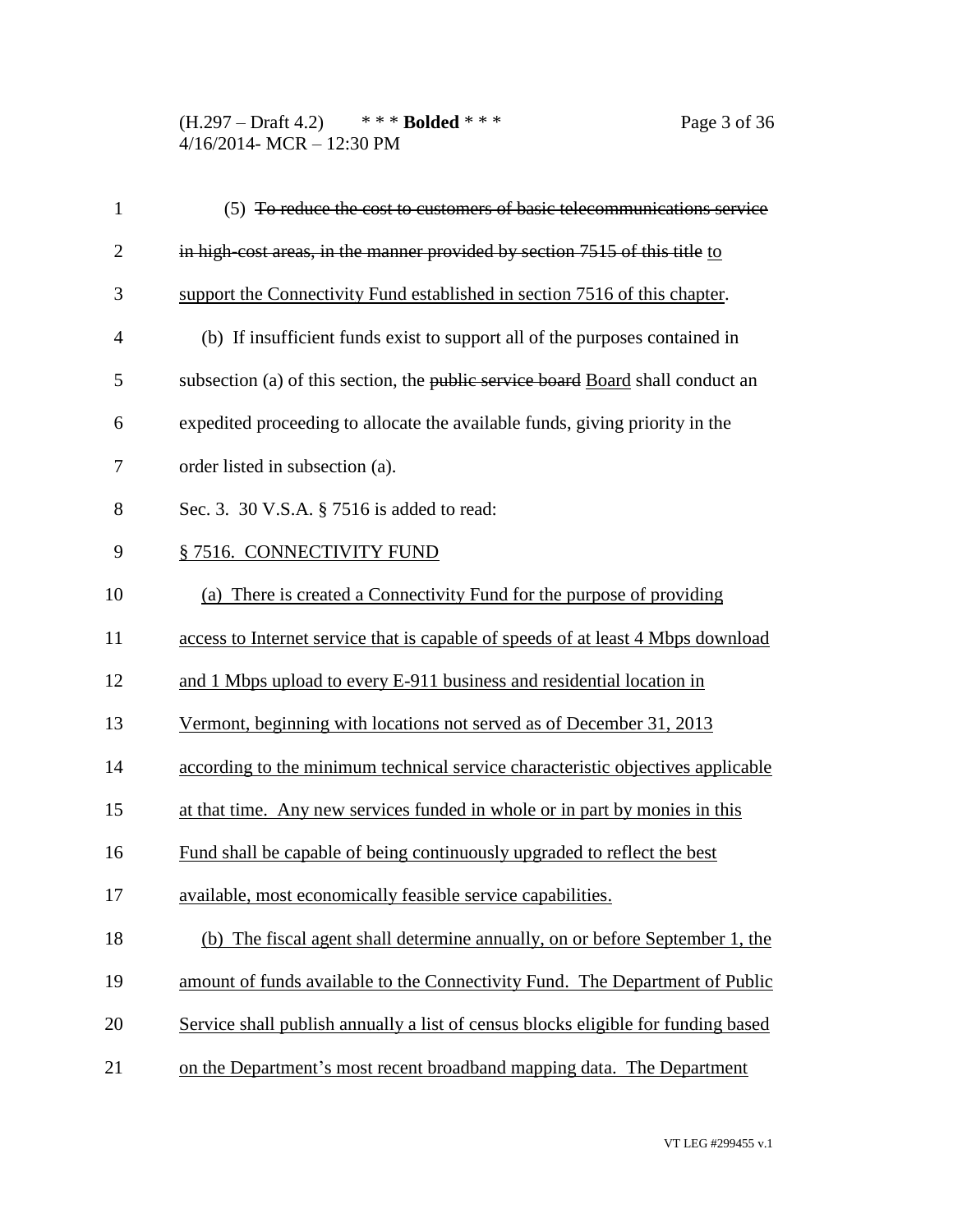(H.297 – Draft 4.2) \* \* \* **Bolded** \* \* \* Page 4 of 36 4/16/2014- MCR – 12:30 PM

| $\mathbf{1}$   | annually shall solicit proposals from service providers, the Vermont             |
|----------------|----------------------------------------------------------------------------------|
| $\overline{2}$ | Telecommunications Authority, and the Division for Connectivity to deploy        |
| 3              | broadband to eligible census blocks. The Department shall give priority to       |
| $\overline{4}$ | proposals that reflect the lowest cost of providing services to unserved         |
| 5              | locations; however, the Department also shall consider:                          |
| 6              | (1) the proposed data transfer rates and other data transmission                 |
| 7              | characteristics of services that would be available to consumers;                |
| 8              | (2) the price to consumers of services;                                          |
| 9              | (3) the proposed cost to consumers of any new construction, equipment            |
| 10             | installation service, or facility required to obtain service;                    |
| 11             | (4) whether the proposal would use the best available technology that is         |
| 12             | economically feasible;                                                           |
| 13             | (5) the availability of service of comparable quality and speed; and             |
| 14             | (6) the objectives of the State's Telecommunications Plan.                       |
| 15             | Sec. 4. 30 V.S.A. § 7521 is amended to read:                                     |
| 16             | § 7521. CHARGE IMPOSED; WHOLESALE EXEMPTION                                      |
| 17             | (a) A universal service charge is imposed on all retail telecommunications       |
| 18             | service provided to a Vermont address. Where the location of a service and the   |
| 19             | location receiving the bill differ, the location of the service shall be used to |
| 20             | determine whether the charge applies. The charge is imposed on the person        |
| 21             | purchasing the service, but shall be collected by the telecommunications         |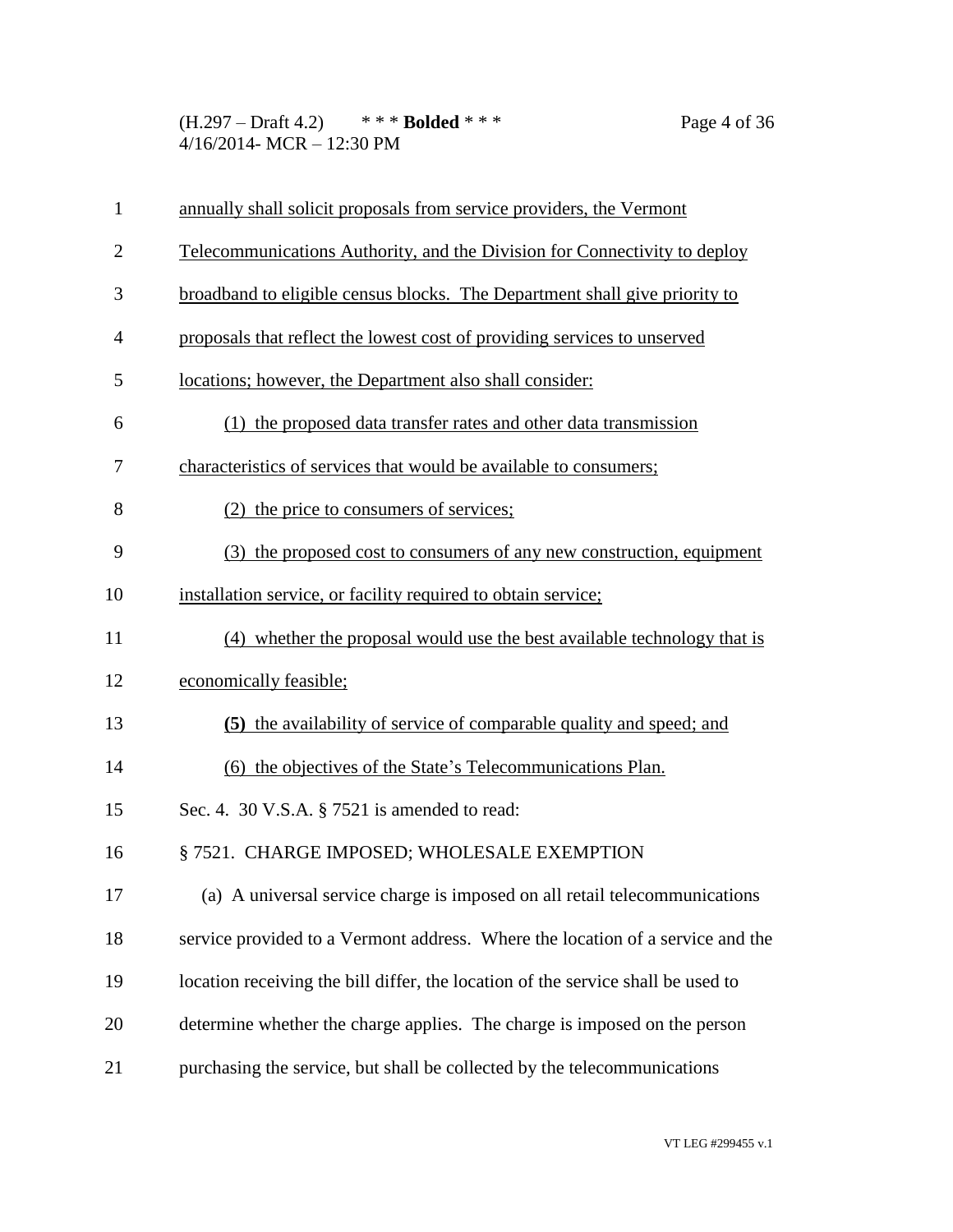(H.297 – Draft 4.2) \* \* \* **Bolded** \* \* \* Page 5 of 36 4/16/2014- MCR – 12:30 PM

| $\mathbf{1}$   | provider. Each telecommunications service provider shall include in its tariffs |
|----------------|---------------------------------------------------------------------------------|
| $\overline{2}$ | filed at the public service board Public Service Board a description of its     |
| 3              | billing procedures for the universal service fund charge.                       |
| $\overline{4}$ | (b) The universal service charge shall not apply to wholesale transactions      |
| 5              | between telecommunications service providers where the service is a             |
| 6              | component part of a service provided to an end user. This exemption includes,   |
| 7              | but is not limited to, network access charges and interconnection charges paid  |
| 8              | to a local exchange carrier.                                                    |
| 9              | (c) In the case of mobile telecommunications service, the universal service     |
| 10             | charge is imposed when the customer's place of primary use is in Vermont.       |
| 11             | The terms "customer," "place of primary use," and "mobile"                      |
| 12             | telecommunications service" have the meanings given in 4 U.S.C. § 124. All      |
| 13             | provisions of 32 V.S.A. § 9782 shall apply to the imposition of the universal   |
| 14             | service charge under this section.                                              |
| 15             | $(d)(1)$ Notwithstanding any other provision of law to the contrary, in the     |
| 16             | case of prepaid wireless telecommunications services, the universal service     |
| 17             | charge shall be imposed on the provider in the manner determined by the         |
| 18             | Public Service Board pursuant to subdivision (3) of this section.               |
| 19             | (2) For purposes of this subsection, "prepaid wireless                          |
| 20             | telecommunications service" means a telecommunications service as defined       |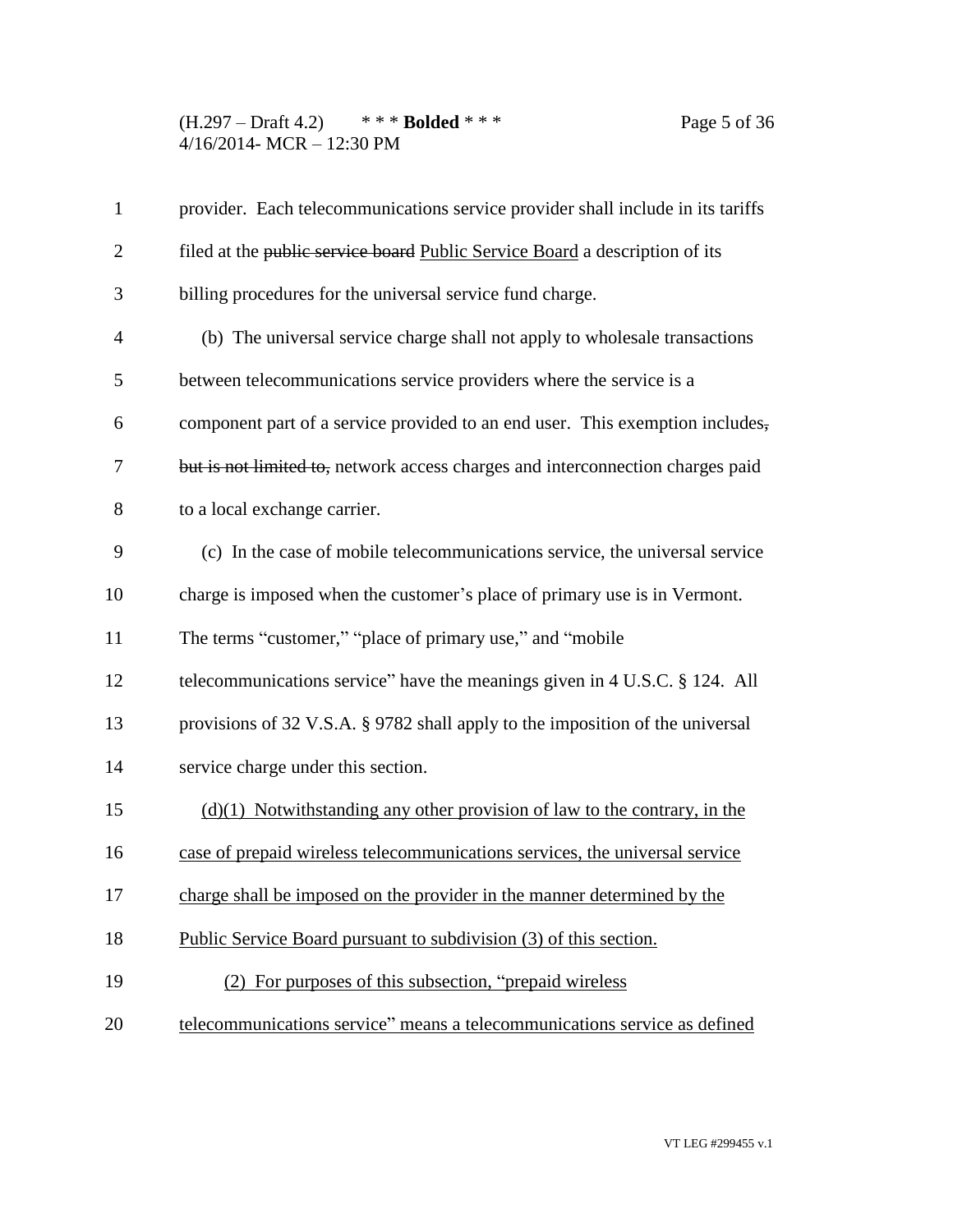(H.297 – Draft 4.2) \* \* \* **Bolded** \* \* \* Page 6 of 36 4/16/2014- MCR – 12:30 PM

| $\mathbf{1}$   | in section 203(5) of this title that a consumer pays for in advance and that is   |
|----------------|-----------------------------------------------------------------------------------|
| $\overline{2}$ | sold in predetermined units or dollars that decline with use.                     |
| 3              | (3) The Public Service Board shall establish a formula to ensure the              |
| $\overline{4}$ | universal service charge imposed on prepaid wireless telecommunications           |
| 5              | service providers reflects two percent of retail prepaid wireless                 |
| 6              | telecommunications service in Vermont beginning on September 1, 2014.             |
| 7              | Sec. 5. 30 V.S.A. § 7523 is amended to read:                                      |
| 8              | §7523. RATE ADJUSTED ANNUALLY OF CHARGE                                           |
| 9              | (a) Annually, after considering the probable expenditures for programs            |
| 10             | funded pursuant to this chapter, the probable service revenues of the industry    |
| 11             | and seeking recommendations from the department, the public service board         |
| 12             | shall establish a rate of charge to apply during the 12 months beginning on the   |
| 13             | following September 1. However, the rate so established shall not at any time     |
| 14             | exceed two percent of retail telecommunications service. The board's decision     |
| 15             | shall be entered and announced each year before July 15. However, if the          |
| 16             | general assembly does not enact an authorization amount for E-911 before          |
| 17             | July 15, the board may defer decision until 30 days after the E-911               |
| 18             | authorization is established, and the existing charge rate shall remain in effect |
| 19             | until the board establishes a new rate Beginning on July 1, 2014, the annual      |
| 20             | rate of charge shall be two percent of retail telecommunications service.         |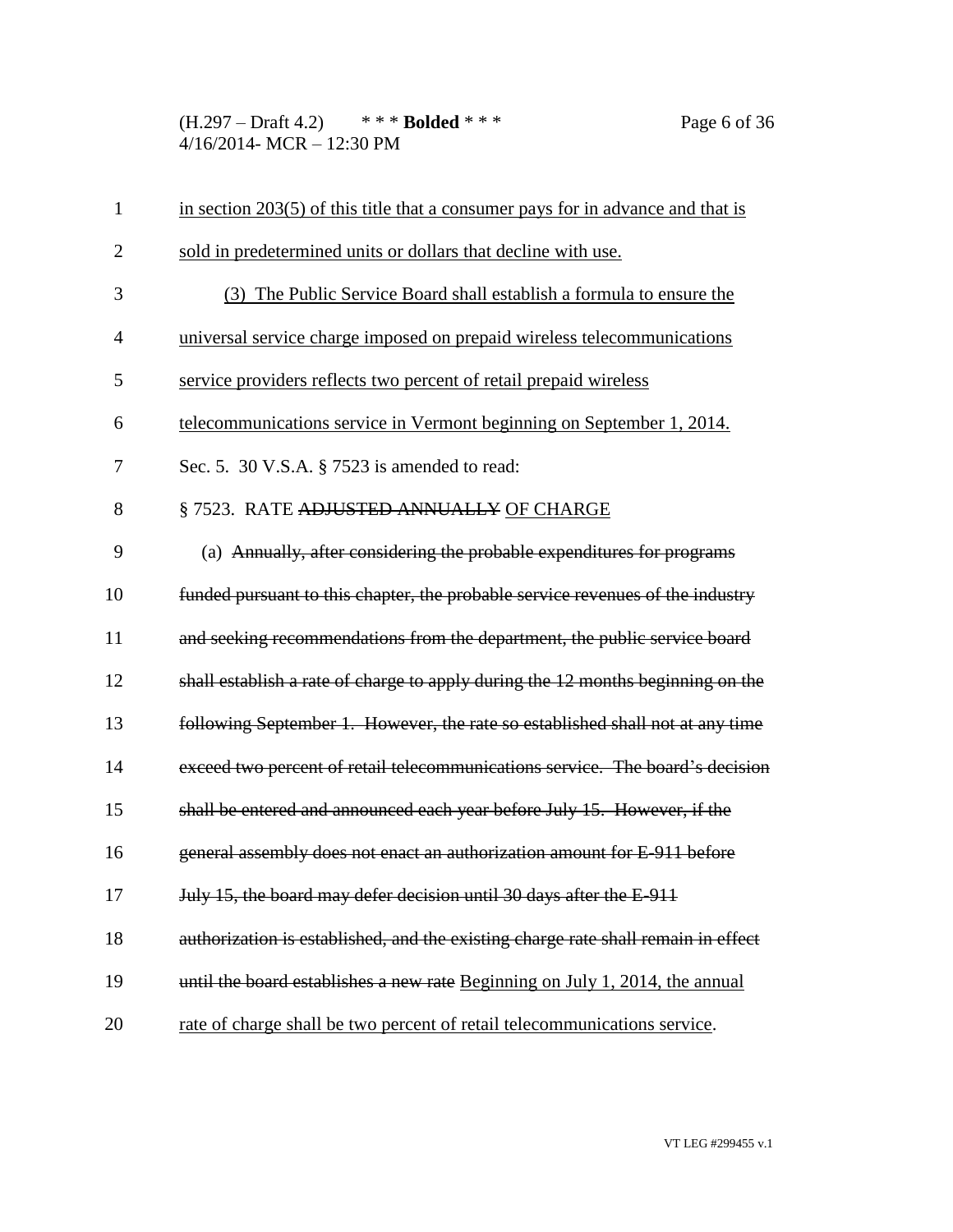(H.297 – Draft 4.2) \* \* \* **Bolded** \* \* \* Page 7 of 36 4/16/2014- MCR – 12:30 PM

| $\mathbf{1}$   | (b) Universal service charges imposed and collected by the fiscal agent         |
|----------------|---------------------------------------------------------------------------------|
| $\overline{2}$ | under this subchapter shall not be transferred to any other fund or used to     |
| 3              | support the cost of any activity other than in the manner authorized by section |
| $\overline{4}$ | 7511 of this title.                                                             |
| 5              | Sec. 6. 30 V.S.A. $\S$ 7524 is amended to read:                                 |
| 6              | § 7524. PAYMENT TO FISCAL AGENT                                                 |
| 7              | (a) Telecommunications service providers shall pay to the fiscal agent all      |
| 8              | universal service charge receipts collected from customers. A report in a form  |
| 9              | approved by the public service board Public Service Board shall be included     |
| 10             | with each payment.                                                              |
| 11             | (b) Payments shall be made monthly, by the 15th day of the month, and           |
| 12             | shall be based upon amounts collected in the preceding month. If the amount     |
| 13             | is small, the board Board may allow payment to be made less frequently, and     |
| 14             | may permit payment on an accrual basis.                                         |
| 15             | (c) Telecommunications service providers shall maintain records adequate        |
| 16             | to demonstrate compliance with the requirements of this chapter. The board      |
| 17             | Board or the fiscal agent may examine those records in a reasonable manner.     |
| 18             | (d) When a payment is due under this section by a telecommunications            |
| 19             | service provider who has provided customer credits under the lifeline Lifeline  |
| 20             | program, the amount due may be reduced by the amount of credit granted.         |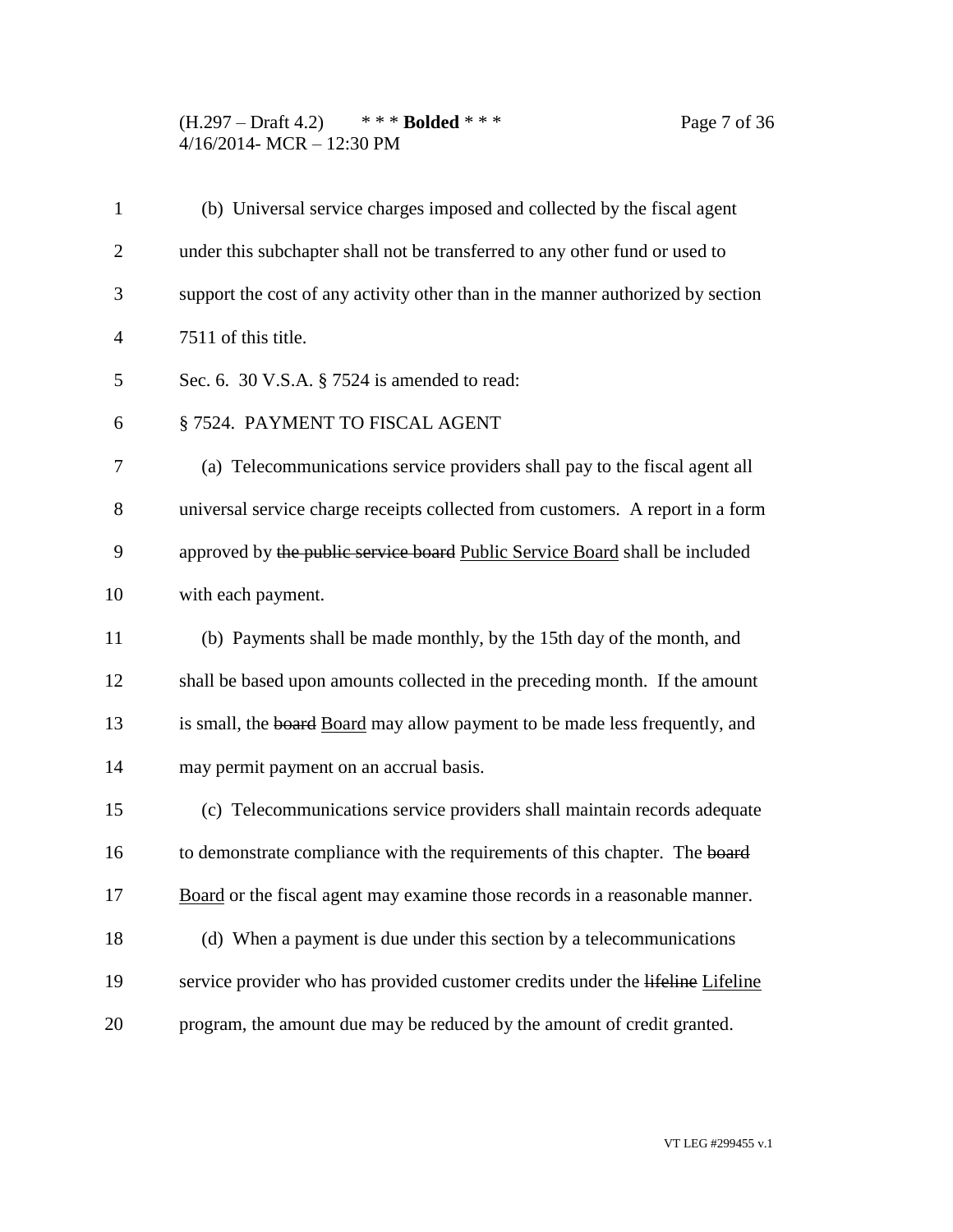(H.297 – Draft 4.2) \* \* \* **Bolded** \* \* \* Page 8 of 36 4/16/2014- MCR – 12:30 PM

| $\mathbf{1}$   | (e) The fiscal agent shall examine the records of telecommunications              |
|----------------|-----------------------------------------------------------------------------------|
| $\overline{2}$ | service providers to determine whether their receipts reflect application of the  |
| 3              | universal service charge on all assessable telecommunications services under      |
| $\overline{4}$ | this chapter, including the federal subscriber line charge, directory assistance, |
| 5              | enhanced services unless they are billed as separate line items, and toll-related |
| 6              | services.                                                                         |
| 7              | *** State Telecommunications Plan; Division for Connectivity; VTA ***             |
| 8              | Sec. 7. 30 V.S.A. § 202c is amended to read:                                      |
| 9              | § 202C. STATE TELECOMMUNICATIONS; POLICY AND PLANNING                             |
| 10             | (a) The General Assembly finds that advances in telecommunications                |
| 11             | technology and changes in federal regulatory policy are rapidly reshaping         |
| 12             | telecommunications services, thereby <b>promising presenting</b> the people and   |
| 13             | businesses of the State with the opportunities for improved communication         |
| 14             | and access to information, while creating new challenges for maintaining a        |
| 15             | robust, modern telecommunications network in Vermont.                             |
| 16             | (b) Therefore, to direct the benefits of improved telecommunications              |
| 17             | technology to all Vermonters, it is the purpose of this section and section 202d  |
| 18             | of this title to:                                                                 |
| 19             | (1) Strengthen the State's role in telecommunications planning.                   |
| 20             | (2) Support the universal availability of appropriate infrastructure and          |
| 21             | affordable services for transmitting voice and high-speed data.                   |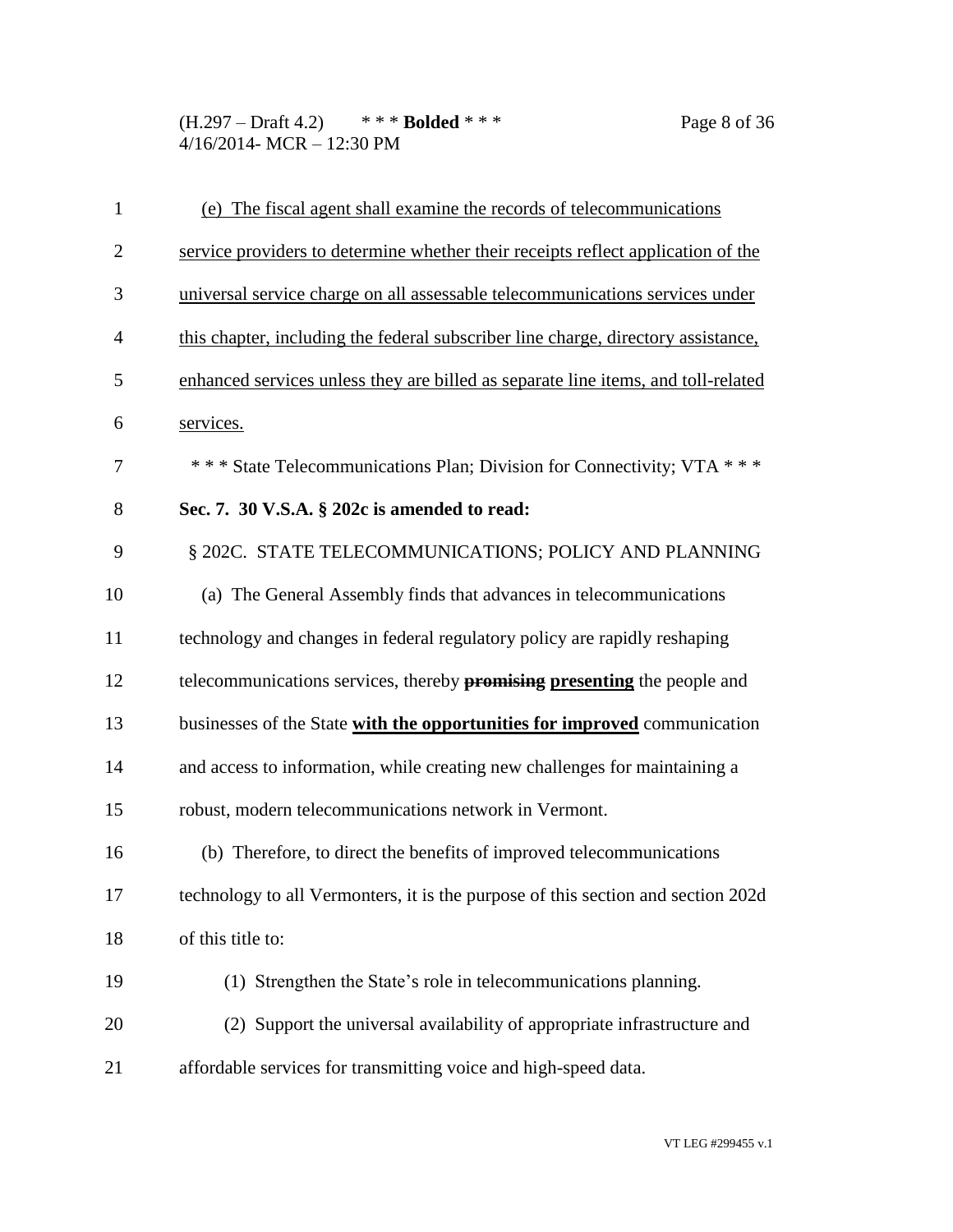## (H.297 – Draft 4.2) \* \* \* **Bolded** \* \* \* Page 9 of 36 4/16/2014- MCR – 12:30 PM

| $\mathbf{1}$   | (3) Support the availability of modern mobile wireless                                  |
|----------------|-----------------------------------------------------------------------------------------|
| $\overline{2}$ | telecommunications services along the State's travel corridors and in the               |
| 3              | State's communities.                                                                    |
| $\overline{4}$ | (4) Provide for high-quality, reliable telecommunications services for                  |
| 5              | Vermont businesses and residents.                                                       |
| 6              | (5) Provide the benefits of future advances in telecommunications                       |
| 7              | technologies to Vermont residents and businesses.                                       |
| 8              | (6) Support competitive choice for consumers among                                      |
| 9              | telecommunications service providers and promote open access among                      |
| 10             | competitive service providers on nondiscriminatory terms to networks over               |
| 11             | which broadband and telecommunications services are delivered.                          |
| 12             | (7) Support <del>, to the extent practical and cost effective,</del> the application of |
| 13             | telecommunications technology to maintain and improve governmental and                  |
| 14             | public services, public safety, and the economic development of the State.              |
| 15             | (8) Support deployment of broadband infrastructure that:                                |
| 16             | (A) Uses the best commercially available technology.                                    |
| 17             | (B) Does not negatively affect the ability of Vermont to take                           |
| 18             | advantage of future improvements in broadband technology or result in                   |
| 19             | widespread installation of technology that becomes outmoded within a short              |
| 20             | period after installation.                                                              |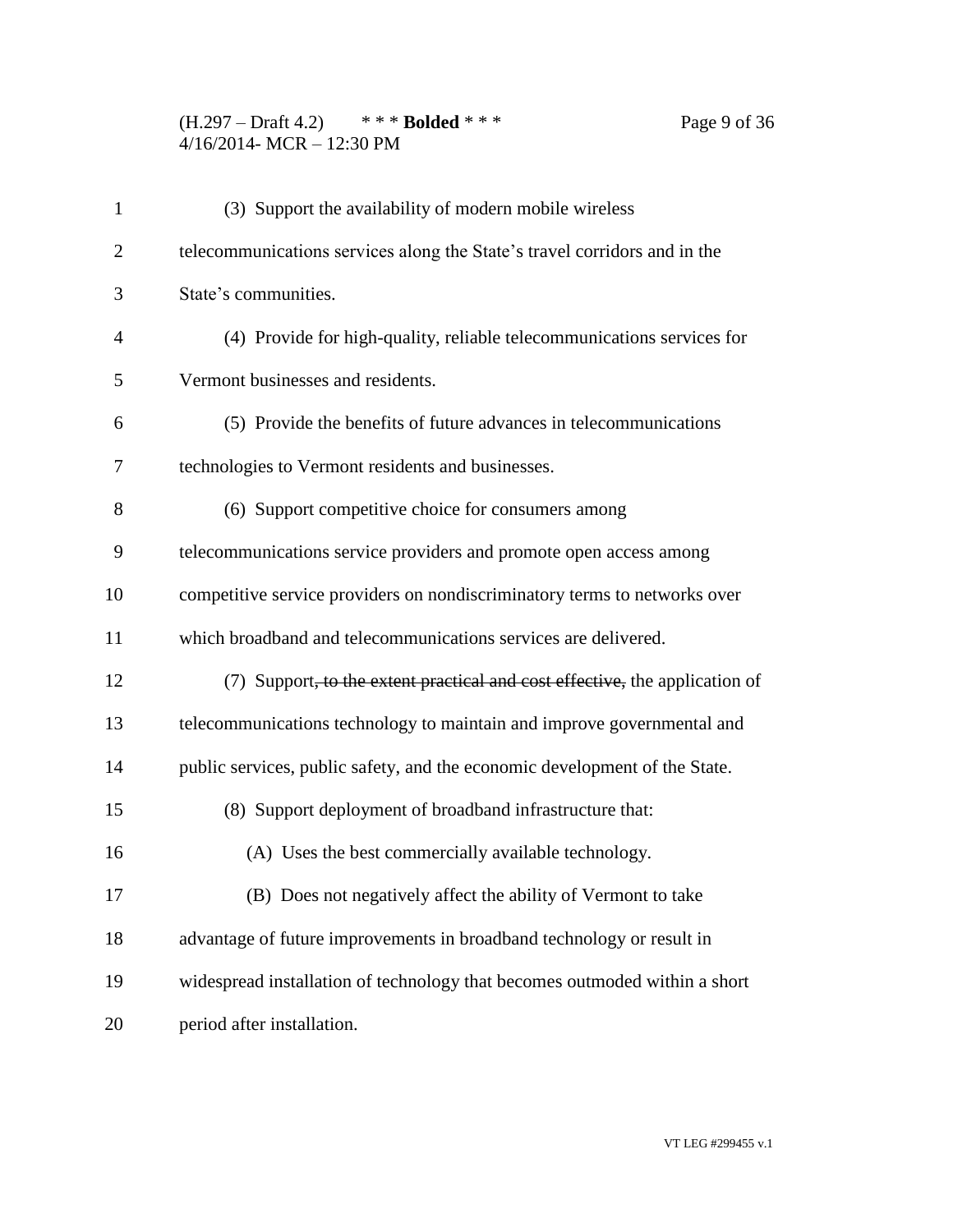(H.297 – Draft 4.2) \* \* \* **Bolded** \* \* \* Page 10 of 36 4/16/2014- MCR – 12:30 PM

| $\mathbf{1}$   | (9) In the deployment of broadband infrastructure, encourage the use of            |
|----------------|------------------------------------------------------------------------------------|
| $\overline{2}$ | existing facilities, such as existing utility poles and corridors and other        |
| 3              | structures, in preference to the construction of new facilities or the replacement |
| $\overline{4}$ | of existing structures with taller structures.                                     |
| 5              | (10) Support measures designed to ensure that by the end of the year               |
| 6              | 2024 every E-911 business and residential location in Vermont has                  |
| 7              | infrastructure capable of delivering Internet access with service that has a       |
| 8              | minimum download speed of 100 Mbps and is symmetrical.                             |
| 9              | Sec. 8. 30 V.S.A. § 202d is amended to read:                                       |
| 10             | § 202D. TELECOMMUNICATIONS PLAN                                                    |
| 11             | (a) The department of public service Department of Public Service shall            |
| 12             | constitute the responsible planning agency of the state State for the purpose of   |
| 13             | obtaining for all consumers in the state State stable and predictable rates and a  |
| 14             | technologically advanced telecommunications network serving all service            |
| 15             | areas in the state State. The department of public service Department shall be     |
| 16             | responsible for the provision of plans for meeting emerging trends related to      |
| 17             | telecommunications technology, markets, financing, and competition.                |
| 18             | (b) The department of public service Department shall prepare a                    |
| 19             | telecommunications plan Telecommunications Plan for the state State. The           |
| 20             | department of innovation and information Department of Innovation and              |
| 21             | Information, the Division for Connectivity and the agency of commerce and          |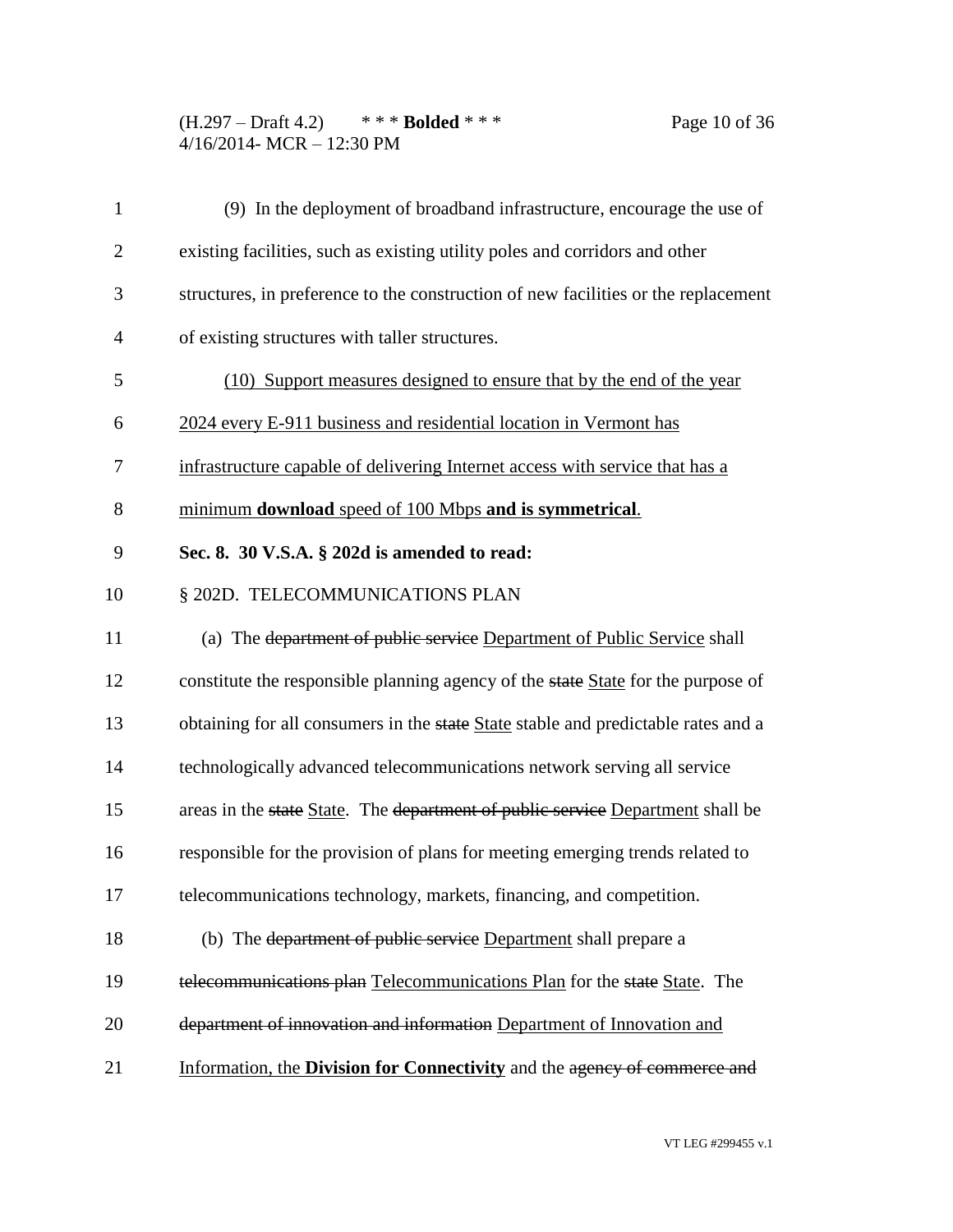(H.297 – Draft 4.2) \* \* \* **Bolded** \* \* \* Page 11 of 36 4/16/2014- MCR – 12:30 PM

| $\mathbf{1}$   | community development Agency of Commerce and Community Development                 |
|----------------|------------------------------------------------------------------------------------|
| $\overline{2}$ | shall assist the department of public service Department of Public Service in      |
| 3              | preparing the plan Plan. The plan Plan shall be for a seven-year ten-year          |
| $\overline{4}$ | period and shall serve as a basis for state State telecommunications policy.       |
| 5              | Prior to preparing the plan Plan, the department of public service Department      |
| 6              | shall prepare:                                                                     |
| 7              | (1) an overview, looking seven ten years ahead, of future requirements             |
| 8              | for telecommunications services, considering services needed for economic          |
| 9              | development, technological advances, and other trends and factors which, as        |
| 10             | determined by the department of public service Department of Public Service,       |
| 11             | will significantly affect state State telecommunications policy and programs;      |
| 12             | (2) a survey of Vermont residents and businesses, conducted in                     |
| 13             | cooperation with the agency of commerce and community development                  |
| 14             | Agency of Commerce and Community Development and the Division for                  |
| 15             | <b>Connectivity</b> , to determine what telecommunications services are needed now |
| 16             | and in the succeeding seven ten years;                                             |
| 17             | (3) an assessment of the current state of telecommunications                       |
| 18             | infrastructure;                                                                    |
| 19             | (4) an assessment, conducted in cooperation with the department of                 |
| 20             | innovation and information Department of Innovation and Information and the        |
| 21             | <b>Division for Connectivity</b> , of the current state State telecommunications   |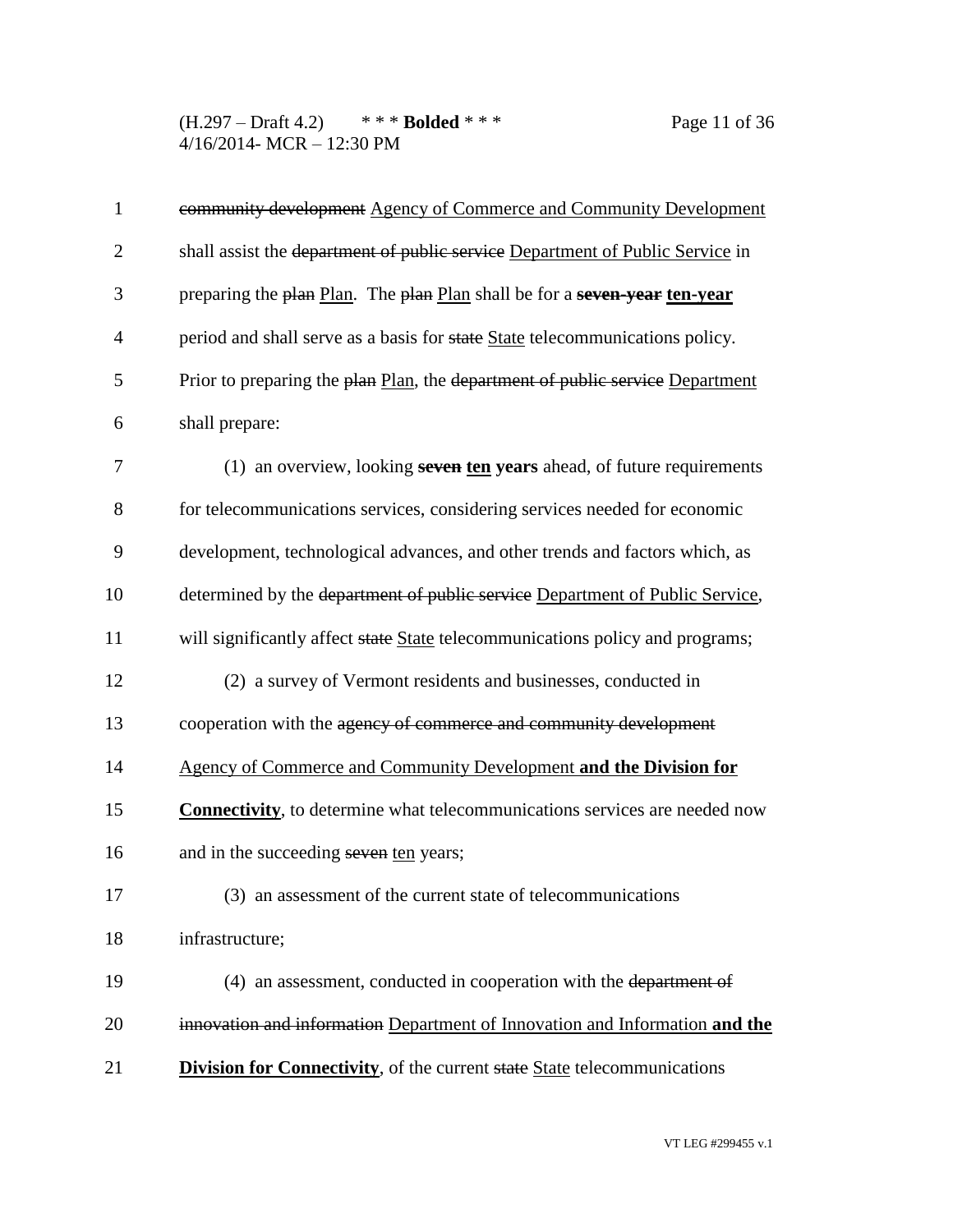## (H.297 – Draft 4.2) \* \* \* **Bolded** \* \* \* Page 12 of 36 4/16/2014- MCR – 12:30 PM

| $\mathbf{1}$   | system and evaluation of alternative proposals for upgrading the system to     |
|----------------|--------------------------------------------------------------------------------|
| $\overline{2}$ | provide the best available and affordable technology for use by government;    |
| 3              | and                                                                            |
| $\overline{4}$ | (5) an assessment of the state of telecommunications networks and              |
| 5              | services in Vermont relative to other states, including price comparisons for  |
| 6              | key services and comparisons of the state of technology deployment.            |
| 7              | (c) In developing the plan Plan, the department Department shall take into     |
| 8              | account the policies and goals of section 202c of this title.                  |
| 9              | (d) In establishing plans, public hearings shall be held and the department    |
| 10             | of public service Department shall consult with members of the public,         |
| 11             | representatives of telecommunications utilities, other providers, and other    |
| 12             | interested state State agencies, particularly the agency of commerce and       |
| 13             | community development Agency of Commerce and Community Development,            |
| 14             | the Division for Connectivity, and the department of innovation and            |
| 15             | information Department of Innovation and Information, whose views shall be     |
| 16             | considered in preparation of the plan Plan. To the extent necessary, the       |
| 17             | department of public service Department shall include in the plan Plan surveys |
| 18             | to determine existing, needed, and desirable plant improvements and            |
| 19             | extensions, access and coordination between telecommunications providers,      |
| 20             | methods of operations, and any change that will produce better service or      |
| 21             | reduce costs. To this end, the department of public service Department may     |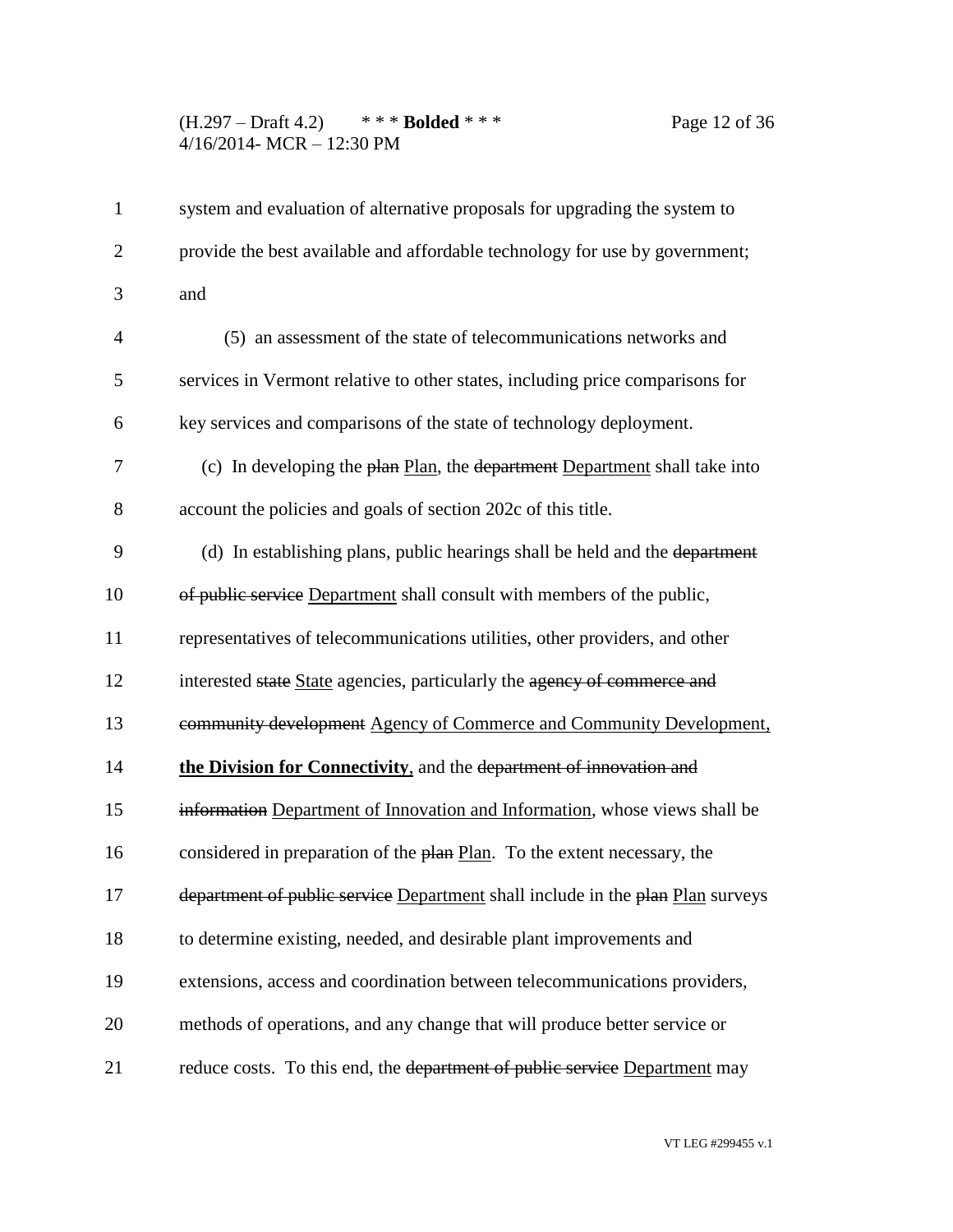(H.297 – Draft 4.2) \* \* \* **Bolded** \* \* \* Page 13 of 36 4/16/2014- MCR – 12:30 PM

| $\mathbf{1}$   | require the submission of data by each company subject to supervision by the    |
|----------------|---------------------------------------------------------------------------------|
| $\overline{2}$ | public service board Public Service Board.                                      |
| 3              | (e) Before adopting a plan Plan, the department Department shall conduct        |
| $\overline{4}$ | public hearings on a final draft and shall consider the testimony presented at  |
| 5              | such hearings in preparing the final plan Plan. At least one hearing shall be   |
| 6              | held jointly with committees Committees of the general assembly General         |
| 7              | <b>Assembly designated by the general assembly General Assembly for this</b>    |
| 8              | purpose. The plan Plan shall be adopted by September 1, 2004 September 1,       |
| 9              | 2014.                                                                           |
| 10             | (f) The department Department, from time to time, but in no event less than     |
| 11             | every three years, institute proceedings to review a plan Plan and make         |
| 12             | revisions, where necessary. The three-year major review shall be made           |
| 13             | according to the procedures established in this section for initial adoption of |
| 14             | the plan Plan. For good cause or upon request by a joint resolution Joint       |
| 15             | Resolution passed by the general assembly General Assembly, an interim          |
| 16             | review and revision of any section of the plan Plan may be made after           |
| 17             | conducting public hearings on the interim revision. At least one hearing shall  |
| 18             | be held jointly with committees Committees of the general assembly General      |
| 19             | Assembly designated by the general assembly General Assembly for this           |
| 20             | purpose.                                                                        |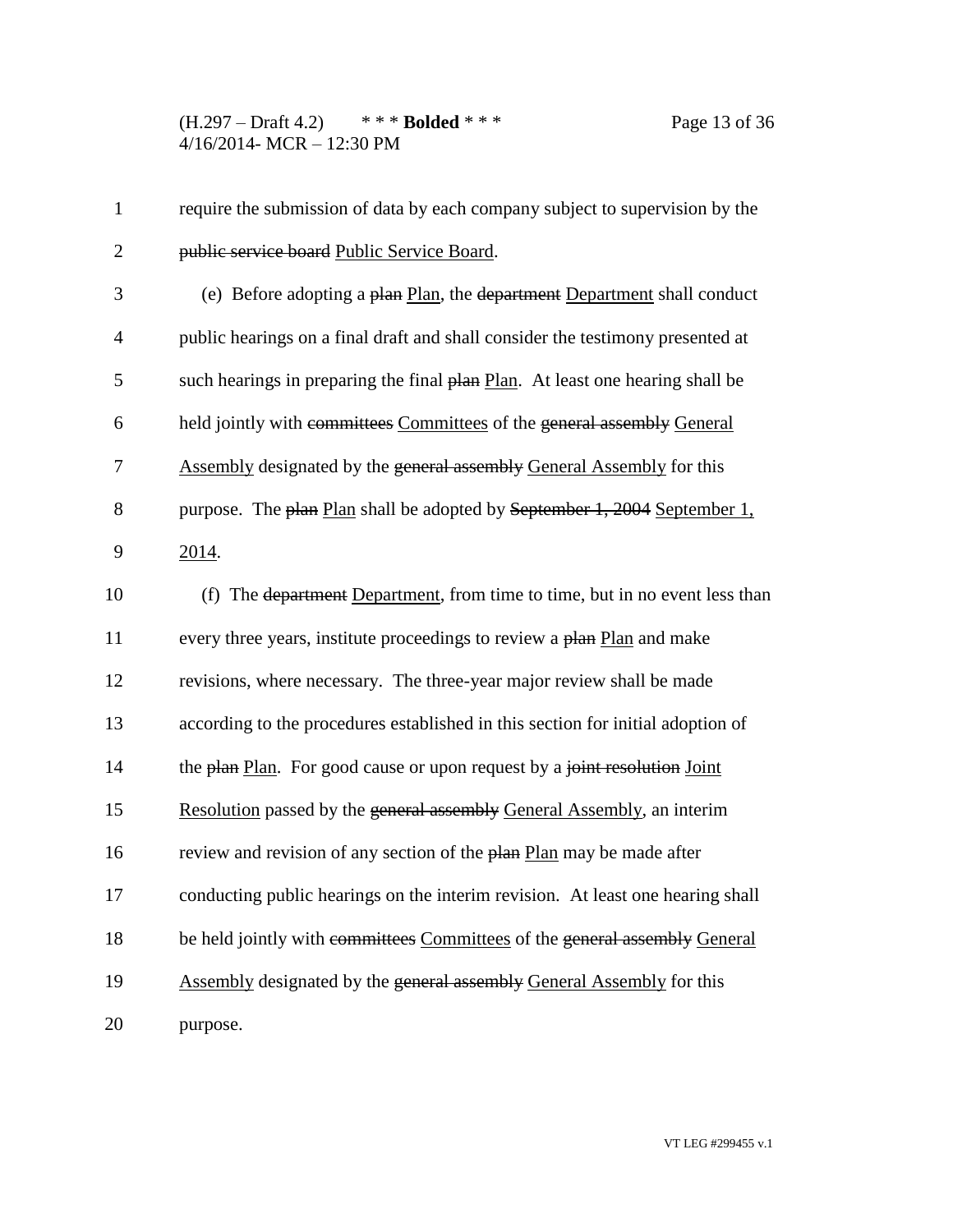(H.297 – Draft 4.2) \* \* \* **Bolded** \* \* \* Page 14 of 36 4/16/2014- MCR – 12:30 PM

| $\mathbf{1}$   | (g) The Department shall review and update the minimum technical              |
|----------------|-------------------------------------------------------------------------------|
| $\overline{2}$ | service characteristic objectives not less than every three years beginning   |
| 3              | in 2017. In the event such review is conducted separately from an update      |
| 4              | of the Plan, the Department shall issue revised minimum technical service     |
| 5              | characteristic objectives as an amendment to the Plan.                        |
| 6              | Sec. 9. 3 V.S.A. § 2225 is added to read:                                     |
| 7              | § 2225. DIVISION FOR CONNECTIVITY                                             |
| 8              | (a) Creation. The Division for Connectivity is created within the Agency      |
| 9              | of Administration as the successor in interest to and the continuation of the |
| 10             | Vermont Telecommunications Authority. A Director for Connectivity shall be    |
| 11             | appointed by the Secretary of Administration. The Division shall receive      |
| 12             | administrative support from the Agency.                                       |
| 13             | (b) Purposes. The purposes of the Division are to promote:                    |
| 14             | (1) access to affordable broadband service to all residences and              |
| 15             | businesses in all regions of the State, to be achieved in a manner that is    |
| 16             | consistent with the State Telecommunications Plan;                            |
| 17             | (2) universal availability of mobile telecommunication services,              |
| 18             | including voice and high-speed data along roadways, and near universal        |
| 19             | availability statewide;                                                       |
| 20             | (3) investment in telecommunications infrastructure in the State that         |
| 21             | creates or completes the network for service providers to create last-mile    |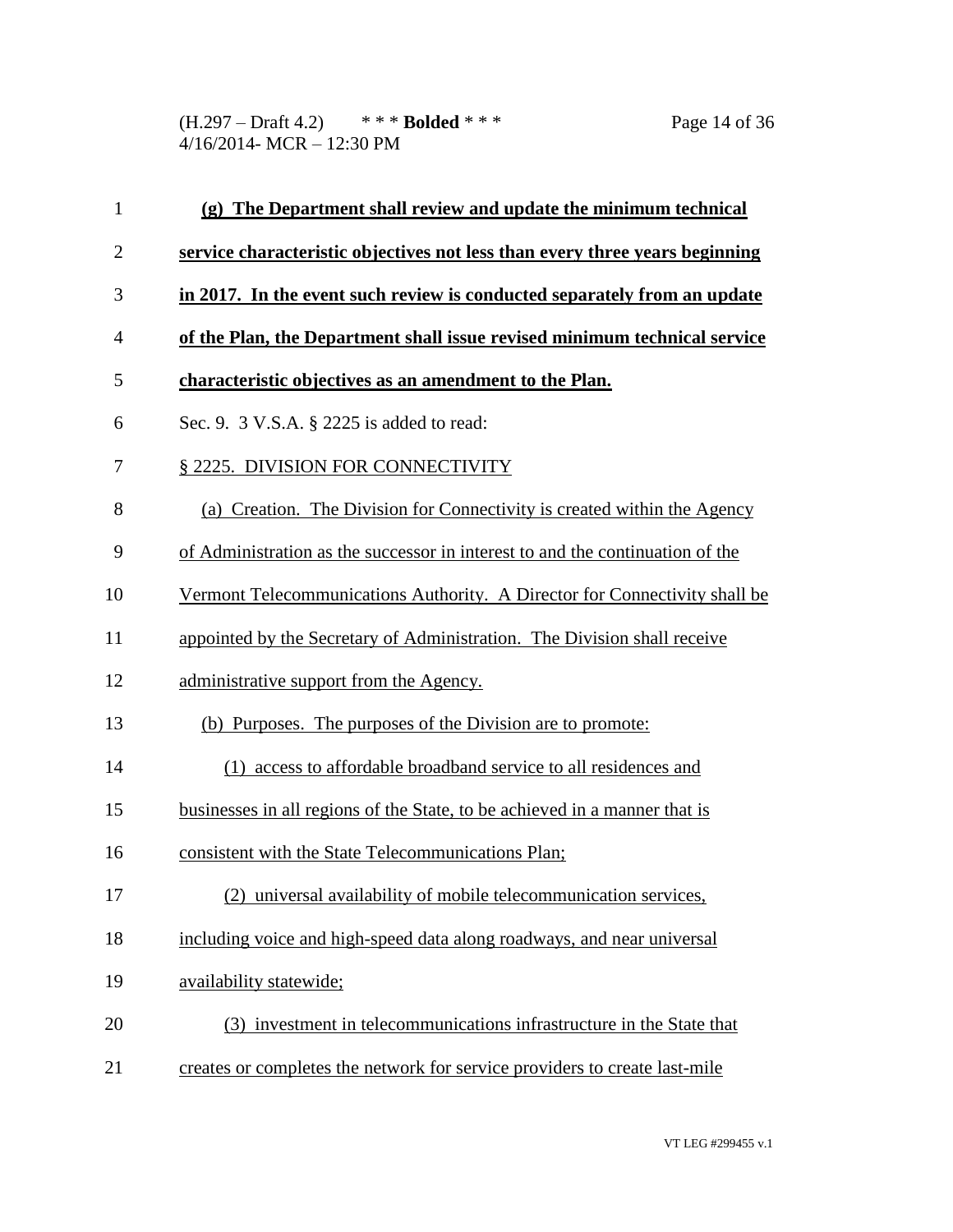(H.297 – Draft 4.2) \* \* \* **Bolded** \* \* \* Page 15 of 36 4/16/2014- MCR – 12:30 PM

| $\mathbf{1}$   | connection to the home or business and supports the best available and            |
|----------------|-----------------------------------------------------------------------------------|
| $\overline{2}$ | economically feasible service capabilities;                                       |
| 3              | (4) the continuous upgrading of telecommunications and broadband                  |
| 4              | infrastructure in all areas of the State is to reflect the rapid evolution in the |
| 5              | capabilities of available mobile telecommunications and broadband                 |
| 6              | technologies, and in the capabilities of mobile telecommunications and            |
| 7              | broadband services needed by persons, businesses, and institutions in the         |
| 8              | State; and                                                                        |
| 9              | (5) the most efficient use of both public and private resources through           |
| 10             | State policies by encouraging the development of open access                      |
| 11             | telecommunications infrastructure that can be shared by multiple service          |
| 12             | providers.                                                                        |
| 13             | (c) Duties. To achieve its purposes, the Division shall:                          |
| 14             | (1) provide resources to local, regional, public, and private entities in the     |
| 15             | form of grants, technical assistance, coordination, and other incentives;         |
| 16             | (2) prioritize the use of existing buildings and structures, historic or          |
| 17             | otherwise, as sites for visually-neutral placement of mobile                      |
| 18             | telecommunications and wireless broadband antenna facilities; and                 |
| 19             | (3) inventory and assess the potential to use federal radio frequency             |
| 20             | licenses held by instrumentalities of the State to enable broadband service in    |
| 21             | unserved areas of the State; take steps to promote the use of those licensed      |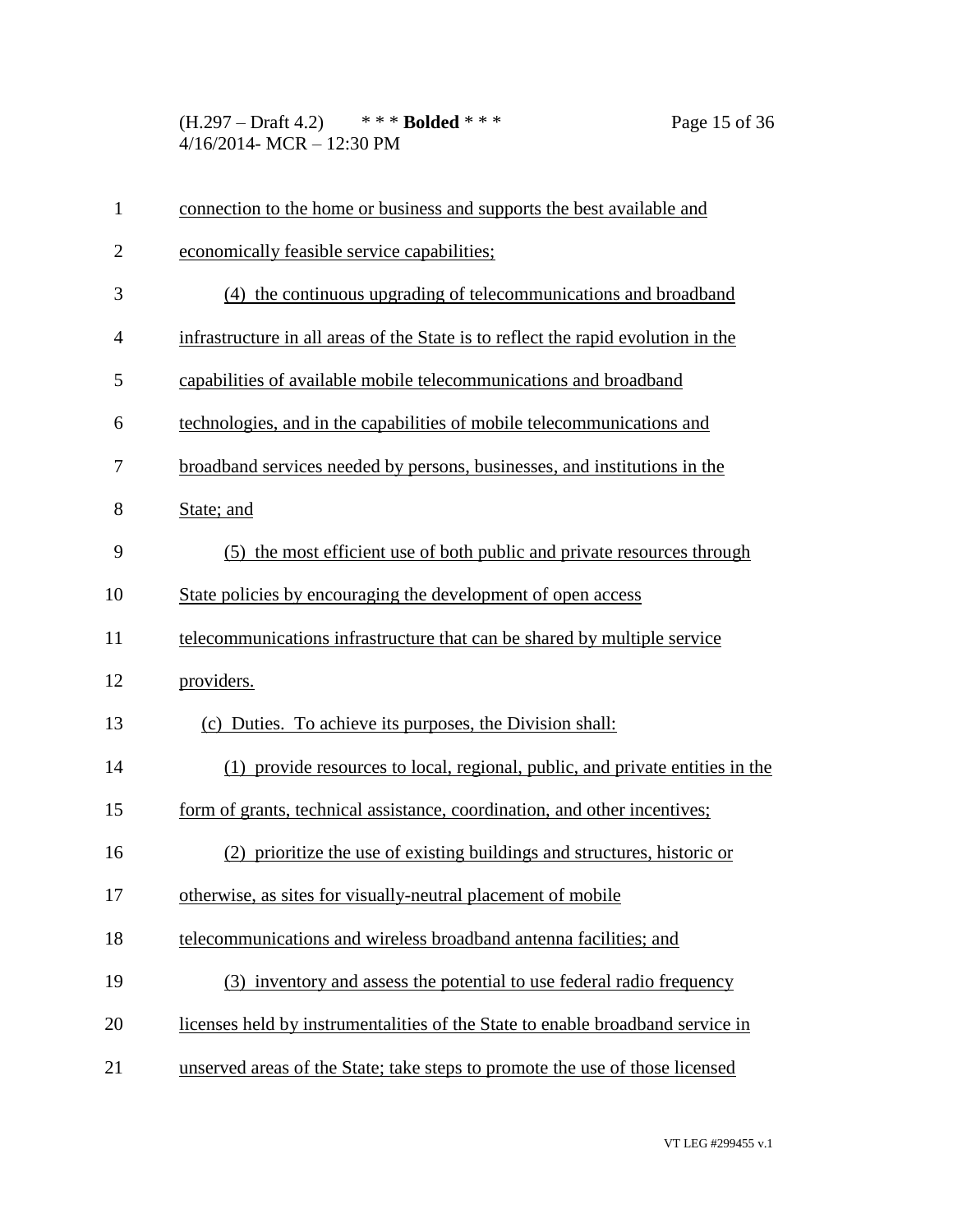(H.297 – Draft 4.2) \* \* \* **Bolded** \* \* \* Page 16 of 36 4/16/2014- MCR – 12:30 PM

| $\mathbf{1}$   | radio frequencies for that purpose; and recommend to the General Assembly     |
|----------------|-------------------------------------------------------------------------------|
| $\overline{2}$ | any further legislative measures with respect to ownership, management, and   |
| 3              | use of these licenses as would promote the general good of the State.         |
| $\overline{4}$ | (4) coordinate telecommunications initiatives among Executive Branch          |
| 5              | agencies, departments, and offices.                                           |
| 6              | (5) from information reasonably available after public notice to and          |
| 7              | written requests made of mobile telecommunications and broadband service      |
| 8              | providers, develop and maintain an inventory of locations at which mobile     |
| 9              | telecommunications and broadband services are not available within the State, |
| 10             | develop and maintain an inventory of infrastructure that is available or      |
| 11             | reasonably likely to be available to support the provision of services to     |
| 12             | unserved areas, and develop and maintain an inventory of infrastructure       |
| 13             | necessary for the provision of these services to the unserved areas;          |
| 14             | (6) identify the types and locations of infrastructure and services needed    |
| 15             | to carry out the purposes stated in subsection (b) of this section;           |
| 16             | formulate an action plan that conforms with the State                         |
| 17             | Telecommunications Plan and carries out the purposes stated in subsection (b) |
| 18             | of this section;                                                              |
| 19             | (8) coordinate the agencies of the State to make public resources             |
| 20             | available to support the extension of mobile telecommunications and           |
| 21             | broadband infrastructure and services to all unserved areas;                  |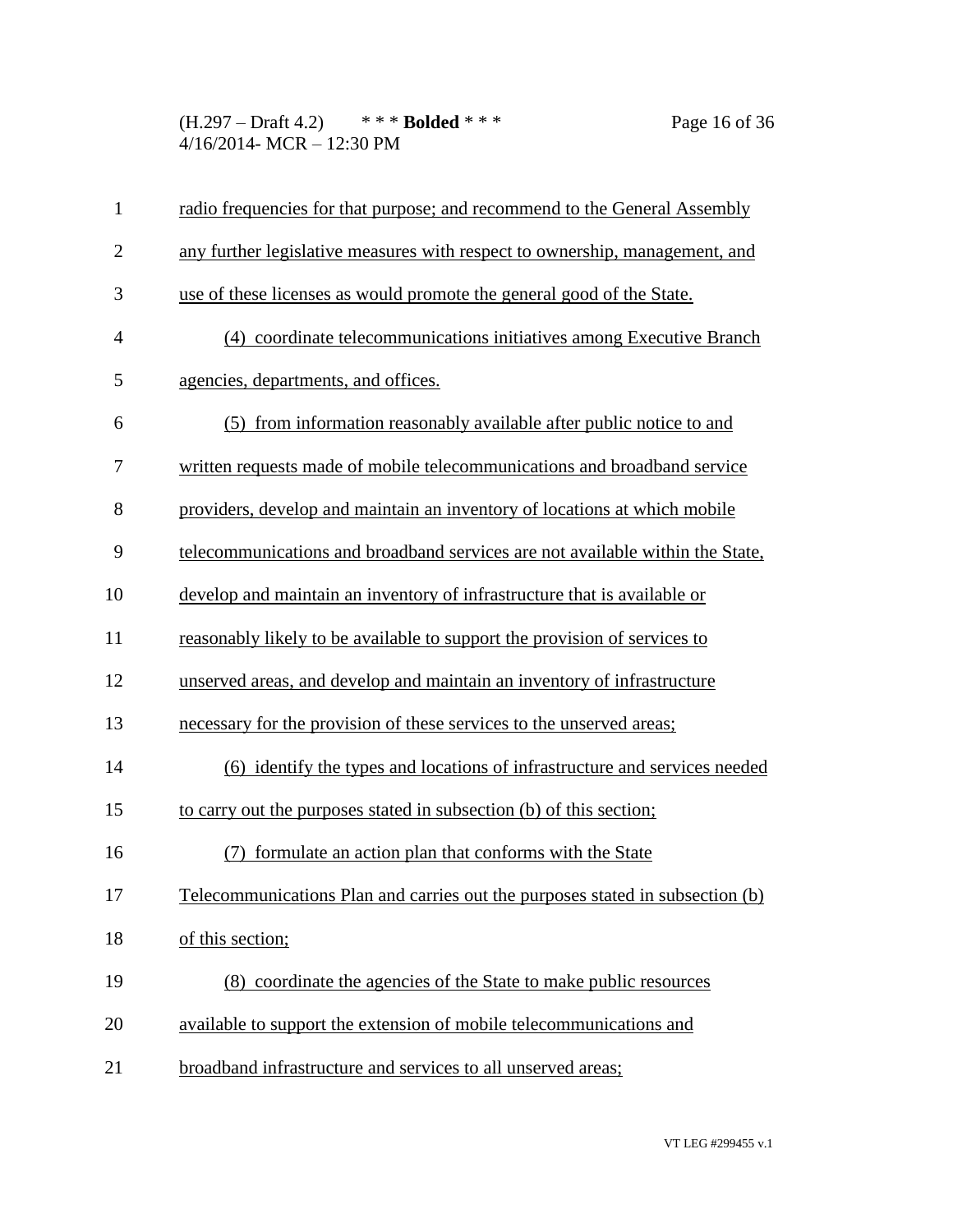(H.297 – Draft 4.2) \* \* \* **Bolded** \* \* \* Page 17 of 36 4/16/2014- MCR – 12:30 PM

| $\mathbf{1}$   | (9) support and facilitate initiatives to extend the availability of mobile        |
|----------------|------------------------------------------------------------------------------------|
| $\overline{2}$ | telecommunications and broadband services, and promote development of the          |
| 3              | infrastructure that enables the provision of these services; and                   |
| $\overline{4}$ | (10) through the Department of Innovation and Information, aggregate               |
| 5              | and broker access at reduced prices to services and facilities required to         |
| 6              | provide wireless telecommunications and broadband services; and waive or           |
| 7              | reduce State fees for access to State-owned rights-of-way in exchange for          |
| 8              | comparable value to the State, unless payment for use is otherwise required by     |
| 9              | federal law.                                                                       |
| 10             | (11) receive all technical and administrative assistance as deemed                 |
| 11             | necessary by the Director for Connectivity.                                        |
| 12             | $(d)(1)$ Deployment. The Director may request voluntary disclosure of              |
| 13             | information regarding deployment of broadband, telecommunications                  |
| 14             | facilities, or advanced metering infrastructure that is not publicly funded. Such  |
| 15             | information may include data identifying projected coverage areas, projected       |
| 16             | average speed of service, service type, and the anticipated date of completion     |
| 17             | in addition to identifying the location and routes of proposed cables, wires, and  |
| 18             | telecommunications facilities.                                                     |
| 19             | (2) The Director may enter into a nondisclosure agreement with respect             |
| 20             | to any voluntary disclosures under this subsection and the information             |
| 21             | disclosed pursuant thereto shall remain confidential. Alternatively, entities that |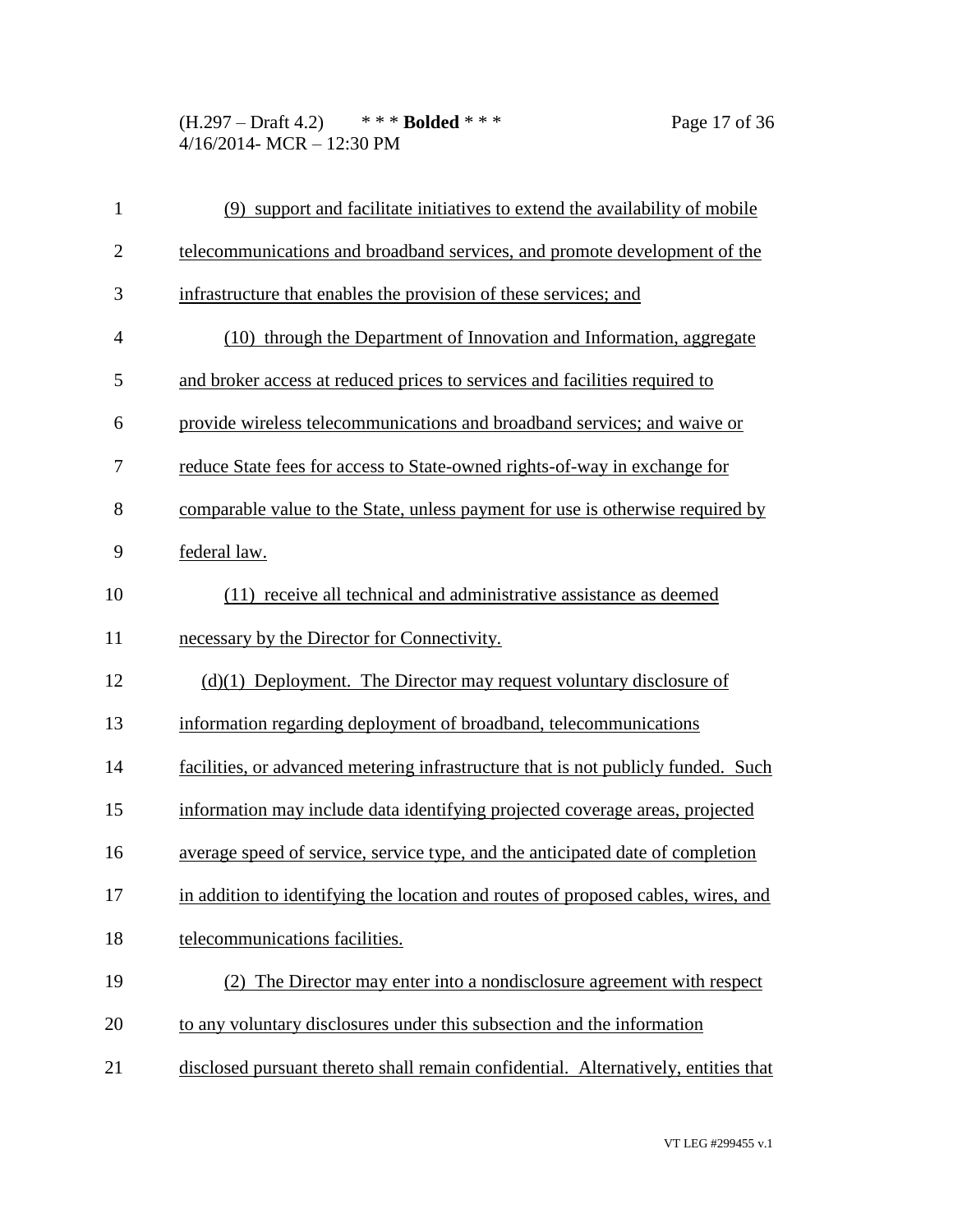(H.297 – Draft 4.2) \* \* \* **Bolded** \* \* \* Page 18 of 36 4/16/2014- MCR – 12:30 PM

| voluntarily provide information requested under this subsection may select a         |
|--------------------------------------------------------------------------------------|
| third party to be the recipient of such information. The third party may             |
| aggregate information provided by the entities, but shall not disclose the           |
| information it has received to any person, including the Director. The third         |
| party shall only disclose the aggregated information to the Director. The            |
| Director may publicly disclose aggregated information based upon the                 |
| information provided under this subsection. The confidentiality requirements         |
| of this subsection shall not affect whether information provided to any agency       |
| of the State or a political subdivision of the State pursuant to other laws is or is |
|                                                                                      |
| not subject to disclosure.                                                           |
| (e) Minimum technical service characteristics. The Division only shall               |
| promote the expansion of broadband services that offer actual speeds that            |
| meet or exceed the minimum technical service characteristic objectives               |
| contained in the State's Telecommunications Plan.                                    |
| Annual Report. Notwithstanding 2 V.S.A. § 20(d), on or before<br>(f)                 |
| January 15 of each year, the Director shall submit a report of its activities for    |
| the preceding fiscal year to the General Assembly. Each report shall include         |
| an operating and financial statement covering the Division's operations during       |
| the year, including a summary of all grant awards and contracts and                  |
|                                                                                      |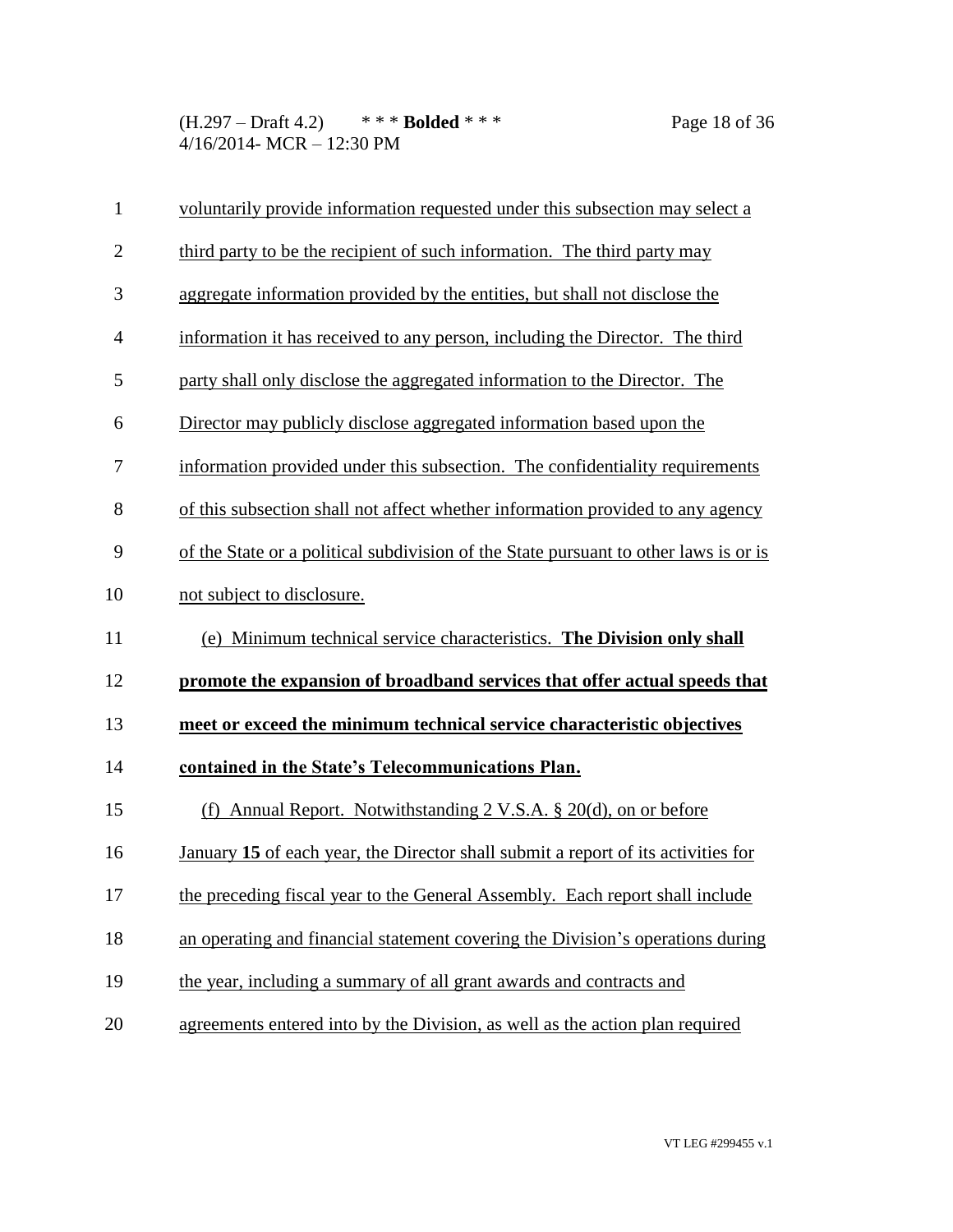(H.297 – Draft 4.2) \* \* \* **Bolded** \* \* \* Page 19 of 36 4/16/2014- MCR – 12:30 PM

| $\mathbf{1}$   | under subdivision $(c)(7)$ of this section. In addition, the report shall include a |
|----------------|-------------------------------------------------------------------------------------|
| $\overline{2}$ | map and narrative description of each of the following:                             |
| 3              | (1) the areas served and the areas not served by wireless                           |
| $\overline{4}$ | communications service, as identified by the Department of Public Service,          |
| 5              | and cost estimates for providing such service to unserved areas;                    |
| 6              | (2) the areas served and the areas not served by broadband that has a               |
| 7              | download speed of at least 0.768 Mbps and an upload speed of at least 0.2           |
| 8              | Mbps, as identified by the Department of Public Service, and cost estimates         |
| 9              | for providing such service to unserved areas;                                       |
| 10             | (3) the areas served and the areas not served by broadband that has a               |
| 11             | combined download and upload speed of at least 5 Mbps, as identified by the         |
| 12             | <b>Department of Public Service, and the costs for providing such service to</b>    |
| 13             | unserved areas; and                                                                 |
| 14             | (4) the areas served and the areas not served by broadband that has                 |
| 15             | a download speed of at least 100 Mbps and is symmetrical, as identified by          |
| 16             | the Department of Public Service, and the costs for providing such service          |
| 17             | to unserved areas.                                                                  |
| 18             | Sec. 10. REPEAL                                                                     |
| 19             | 3 V.S.A. § 2222b (Secretary of Administration responsible for coordination          |
| 20             | and planning); 3 V.S.A. § 2222c (Secretary of Administration to prepare             |
| 21             | deployment report); 30 V.S.A. § 8077 (minimum technical service                     |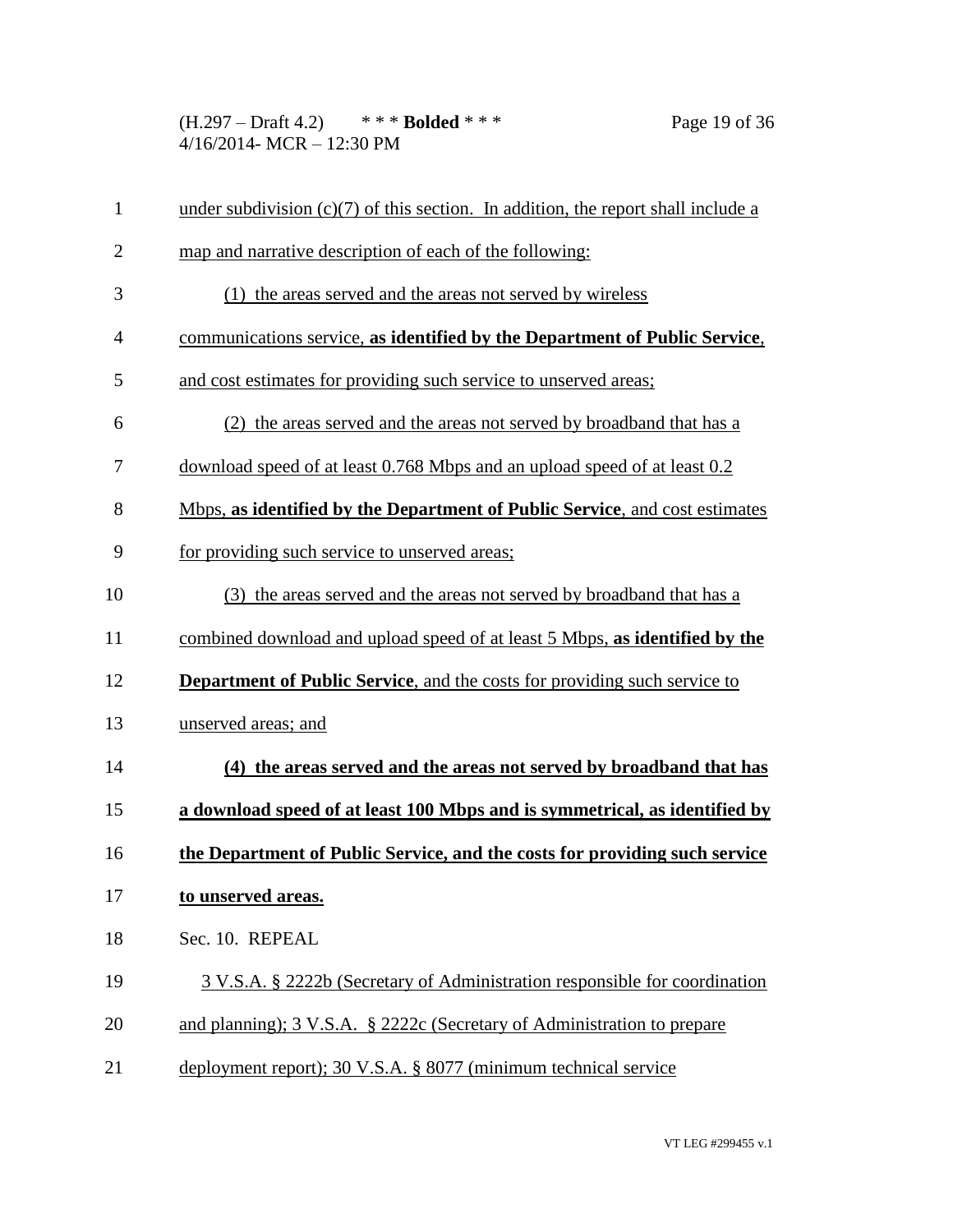(H.297 – Draft 4.2) \* \* \* **Bolded** \* \* \* Page 20 of 36 4/16/2014- MCR – 12:30 PM

| $\mathbf{1}$   | characteristics); and 30 V.S.A. § 8079 (broadband infrastructure investment)     |
|----------------|----------------------------------------------------------------------------------|
| $\overline{2}$ | are repealed.                                                                    |
| 3              | Sec. 11. CREATION OF POSITIONS; TRANSFER OF VACANT                               |
| 4              | POSITIONS; REEMPLOYMENT RIGHTS                                                   |
| 5              | (a) The following exempt positions are created within the Division for           |
| 6              | Connectivity: one full-time Director and up to six additional full-time          |
| 7              | employees as deemed necessary by the Secretary of Administration.                |
| 8              | (b) The positions created under subsection (a) of this section shall only be     |
| 9              | filled to the extent there are existing vacant positions in the Executive Branch |
| 10             | available to be transferred and converted to the new positions in the Division   |
| 11             | for Connectivity, as determined by the Secretary of Administration and the       |
| 12             | Commissioner of Human Resources, so that the total number of authorized          |
| 13             | positions in the State shall not be increased by this act.                       |
| 14             | (c) All full-time personnel of the Vermont Telecommunications Authority          |
| 15             | employed by the Authority on the day immediately preceding the effective date    |
| 16             | of this act, who do not obtain a position in the Division for Connectivity       |
| 17             | pursuant to subsection (a) of this section, shall be entitled to the same        |
| 18             | reemployment or recall rights available to non-management State employees        |
| 19             | under the existing collective bargaining agreement entered into between the      |
| 20             | State and the Vermont State Employees' Association.                              |
| 21             | Sec. 12. TRANSITIONAL PROVISIONS                                                 |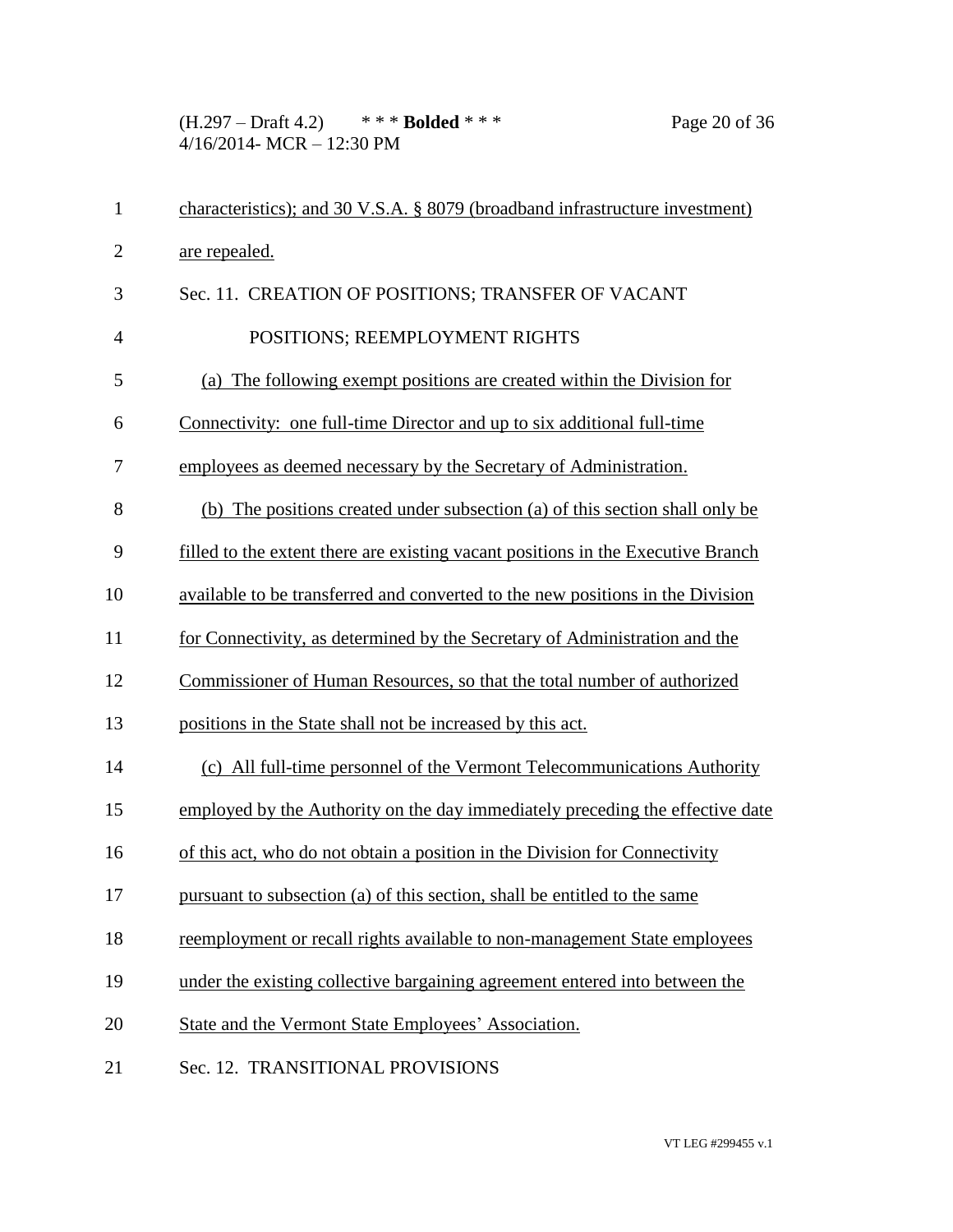(H.297 – Draft 4.2) \* \* \* **Bolded** \* \* \* Page 21 of 36 4/16/2014- MCR – 12:30 PM

| 1              | (a) Personnel. The Secretary of Administration shall determine where the          |
|----------------|-----------------------------------------------------------------------------------|
| $\overline{2}$ | offices of the Division for Connectivity shall be housed.                         |
| 3              | (b) Assets and liabilities. The assets and liabilities of the Vermont             |
| $\overline{4}$ | Telecommunications Authority (VTA) shall become the assets and liabilities of     |
| 5              | the Agency of Administration.                                                     |
| 6              | (c) Legal and contractual obligations. The Executive Director of the VTA,         |
| 7              | in consultation with the Secretary of Administration, shall identify all grants   |
| 8              | and contracts of the VTA and create a plan to redesignate the Agency of           |
| 9              | Administration as the responsible entity. The plan shall ensure that all existing |
| 10             | grantors, grantees, and contractors are notified of the redesignation.            |
| 11             | *** Conduit Standards; Public Highways ***                                        |
| 12             | Sec. 13. 3 V.S.A. § 2226 is added to read:                                        |
| 13             | § 2226. PUBLIC HIGHWAYS; CONDUIT STANDARDS                                        |
| 14             | (a) Intent. The intent of this section is to provide for the construction of      |
| 15             | infrastructure sufficient to allow telecommunications service providers seeking   |
| 16             | to deploy communication lines in the future to do so by pulling the lines         |
| 17             | through the conduit and appurtenances installed pursuant to this section. This    |
| 18             | section is intended to require those constructing public highways, including      |
| 19             | State, municipal, and private developers, to provide and install such conduit     |
| 20             |                                                                                   |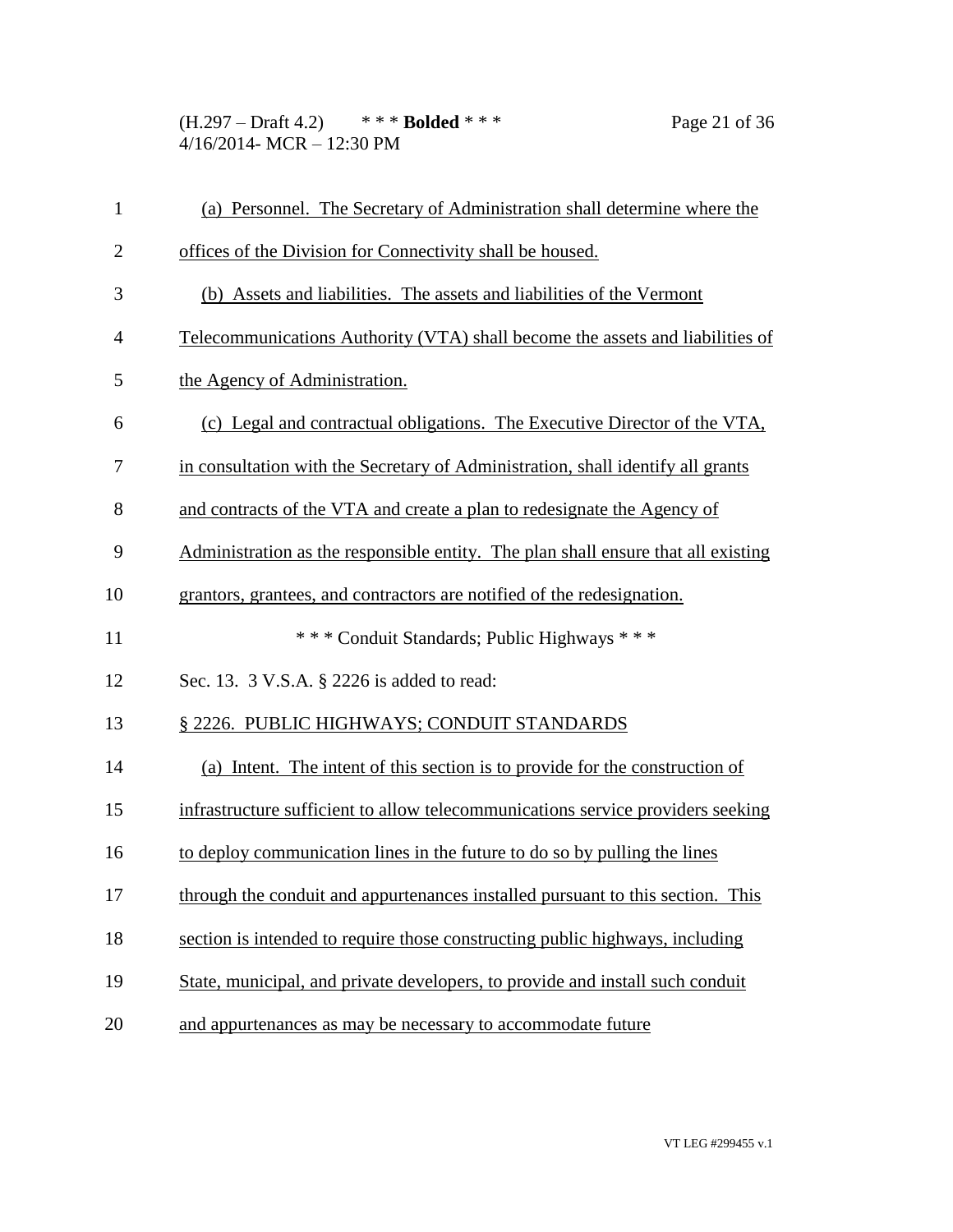(H.297 – Draft 4.2) \* \* \* **Bolded** \* \* \* Page 22 of 36 4/16/2014- MCR – 12:30 PM

| $\mathbf{1}$   | telecommunications needs within public highways and rights-of-way without           |
|----------------|-------------------------------------------------------------------------------------|
| $\overline{2}$ | further excavation or disturbance.                                                  |
| 3              | (b) Rules; standards. On or before January 1, 2015, the Secretary of                |
| $\overline{4}$ | Administration, in consultation with the Commissioner of Public Service, the        |
| 5              | Secretary of Transportation, and the Vermont League of Cities and Towns,            |
| 6              | shall adopt rules requiring the installation of conduit and such vaults and other   |
| 7              | appurtenances as may be necessary to accommodate installation and                   |
| 8              | connection of telecommunications lines within the conduit during highway            |
| 9              | construction projects. The rules shall specify construction standards with due      |
| 10             | consideration given to existing and anticipated technologies and industry           |
| 11             | standards. The standards shall specify the minimum diameter of the conduit          |
| 12             | and interducts to meet the requirements of this section. All conduit and            |
| 13             | appurtenances installed by private parties under this section shall be conveyed     |
| 14             | and dedicated to the State or the municipality, as the case may be, with the        |
| 15             | dedication and conveyance of the public highway or right-of-way. Any and all        |
| 16             | installation costs shall be the responsibility of the party constructing the public |
| 17             | highway.                                                                            |
| 18             | *** Extension of 248a; Automatic Party Status ***                                   |
| 19             | Sec. 14. 30 V.S.A. § 248a is amended to read:                                       |
| 20             | § 248a. CERTIFICATE OF PUBLIC GOOD FOR COMMUNICATIONS                               |
| 21             | <b>FACILITIES</b>                                                                   |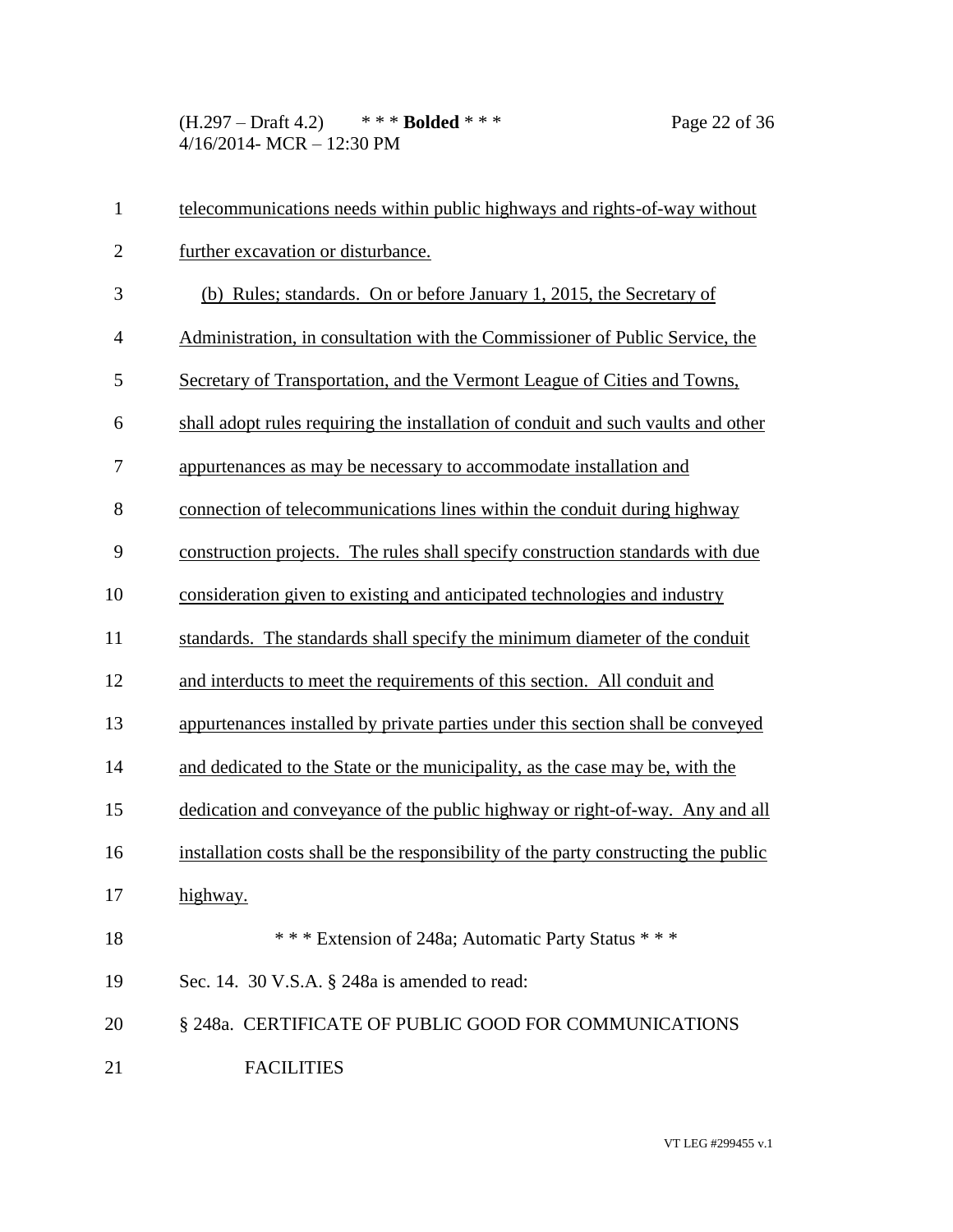(H.297 – Draft 4.2) \* \* \* **Bolded** \* \* \* Page 23 of 36 4/16/2014- MCR – 12:30 PM

| $\mathbf{1}$   | (a) Certificate. Notwithstanding any other provision of law, if the applicant      |
|----------------|------------------------------------------------------------------------------------|
| $\overline{2}$ | seeks approval for the construction or installation of telecommunications          |
| 3              | facilities that are to be interconnected with other telecommunications facilities  |
| $\overline{4}$ | proposed or already in existence, the applicant may obtain a certificate of        |
| 5              | public good issued by the Public Service Board under this section, which the       |
| 6              | Board may grant if it finds that the facilities will promote the general good of   |
| 7              | the State consistent with subsection 202e(b) of this title the State               |
| 8              | Telecommunications Plan. A single application may seek approval of one or          |
| 9              | more telecommunications facilities. An application under this section shall        |
| 10             | include a copy of each other State and local permit, certificate, or approval that |
| 11             | has been issued for the facility under a statute, ordinance, or bylaw pertaining   |
| 12             | to the environment or land use.                                                    |
| 13             | * * *                                                                              |
| 14             | (i) Sunset of Board authority. Effective July 1, $2014$ $2016$ , no new            |
| 15             | applications for certificates of public good under this section may be             |
| 16             | considered by the Board.                                                           |
| 17             | * * *                                                                              |
| 18             | (m) Municipal bodies; participation. The legislative body and the planning         |
| 19             | commission for the municipality in which a telecommunications facility is          |
| 20             | located shall have the right to appear and participate on any application under    |
| 21             | this section seeking a certificate of public good for the facility.                |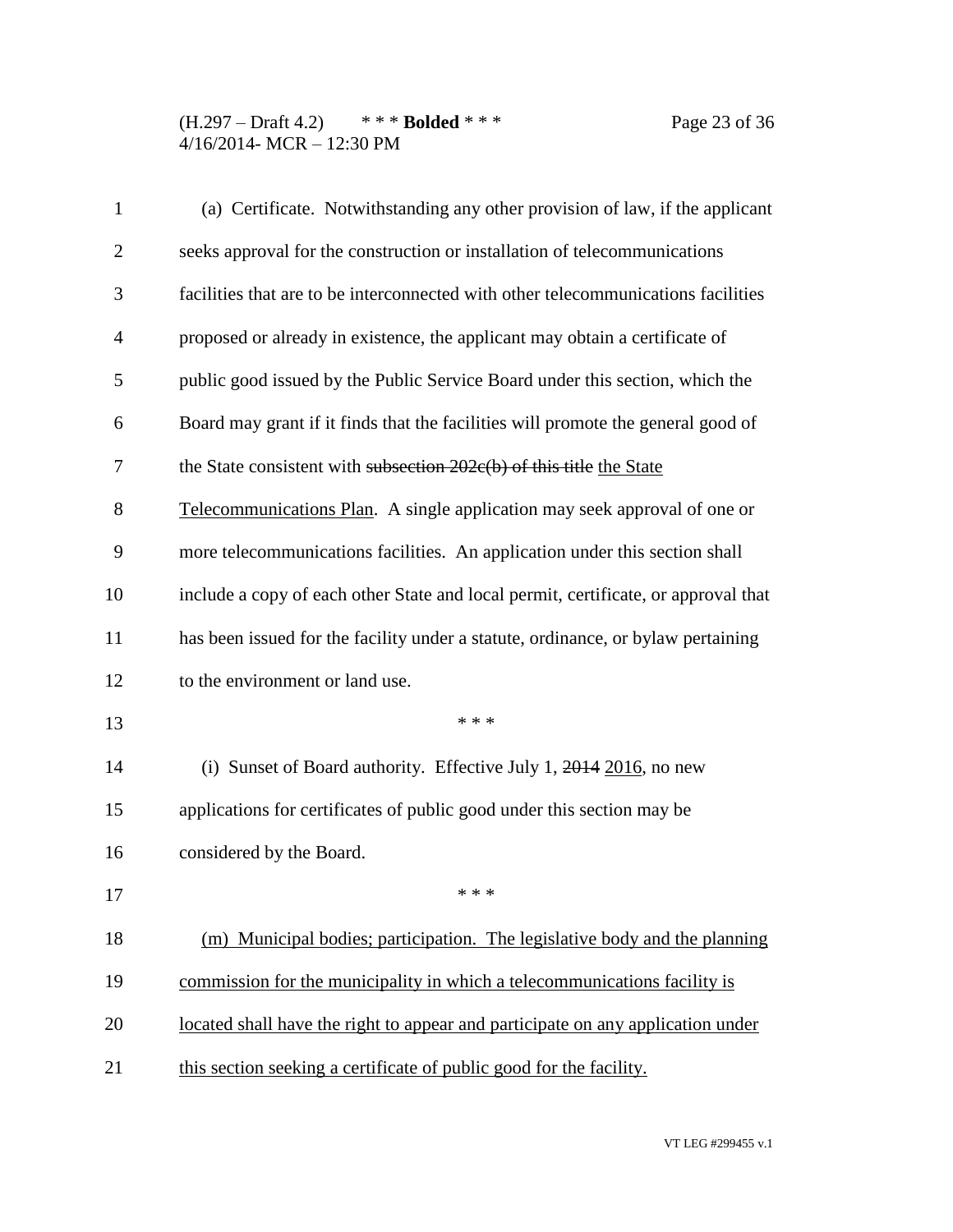(H.297 – Draft 4.2) \* \* \* **Bolded** \* \* \* Page 24 of 36 4/16/2014- MCR – 12:30 PM

 Sec. 15. 10 V.S.A. § 1264(j) is amended to read: (j) Notwithstanding any other provision of law, if an application to discharge stormwater runoff pertains to a telecommunications facility as defined in 30 V.S.A. § 248a and is filed before July 1, 2014 2016 and the discharge will be to a water that is not principally impaired by stormwater runoff: (1) The Secretary shall issue a decision on the application within 40 days of the date the Secretary determines the application to be complete, if the application seeks authorization under a general permit. (2) The Secretary shall issue a decision on the application within 60 days of the date the Secretary determines the application to be complete, if the application seeks or requires authorization under an individual permit. Sec. 16. 10 V.S.A. § 8506 is amended to read: 14 § 8506. RENEWABLE ENERGY PLANT; TELECOMMUNICATIONS 15 FACILITY; APPEALS (a) Within 30 days of the date of the act or decision, any person aggrieved 17 by an act or decision of the secretary Secretary, under the provisions of law listed in section 8503 of this title, or any party by right may appeal to the **public service board** Public Service Board if the act or decision concerns a renewable energy plant for which a certificate of public good is required under 30 V.S.A. § 248 or a telecommunications facility for which the applicant has

VT LEG #299455 v.1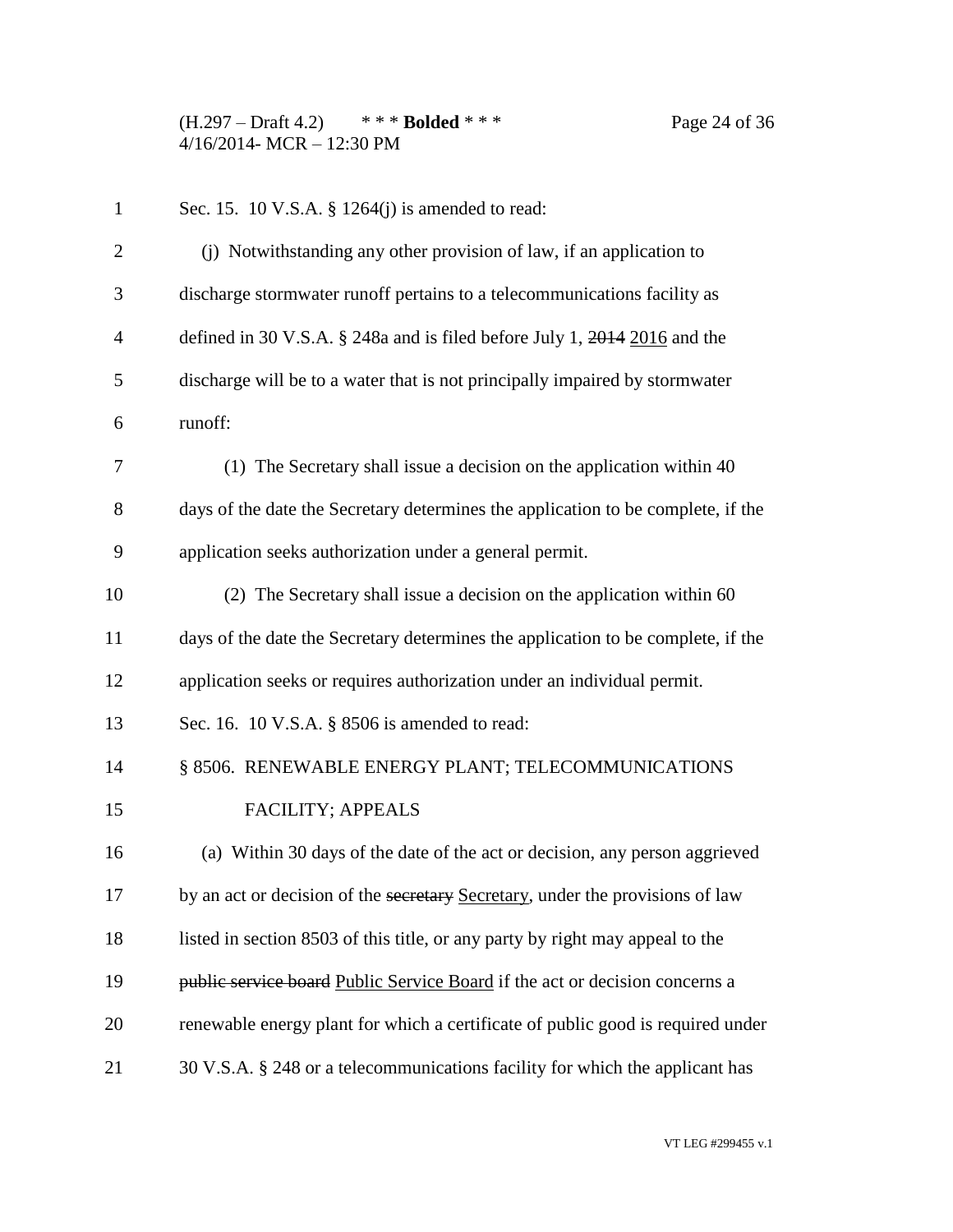(H.297 – Draft 4.2) \* \* \* **Bolded** \* \* \* Page 25 of 36 4/16/2014- MCR – 12:30 PM

| $\mathbf{1}$   | applied or has served notice under 30 V.S.A. $\S$ 248a(e) that it will apply for |
|----------------|----------------------------------------------------------------------------------|
| $\overline{2}$ | approval under 30 V.S.A. § 248a. This section shall not apply to a facility that |
| 3              | is subject to section 1004 (dams before the Federal Energy Regulatory            |
| $\overline{4}$ | Commission) or 1006 (certification of hydroelectric projects) or chapter 43      |
| 5              | (dams) of this title. This section shall not apply to an appeal of an act or     |
| 6              | decision of the secretary Secretary regarding a telecommunications facility      |
| 7              | made on or after July 1, 2014 2016.                                              |
| 8              | * * *                                                                            |
| 9              | Sec. 17. 2011 Acts and Resolves No. 53, Sec. 14d is amended to read:             |
| 10             | Sec. 14d. PROSPECTIVE REPEALS; EXEMPTIONS FROM                                   |
| 11             | MUNICIPAL BYLAWS AND ORDINANCES                                                  |
| 12             | Effective July 1, 2014 2016:                                                     |
| 13             | (1) 24 V.S.A. $\S$ 4413(h) (limitations on municipal bylaws) shall be            |
| 14             | repealed; and                                                                    |
| 15             | $(2)$ 24 V.S.A. § 2291(19) (municipal ordinances; wireless                       |
| 16             | telecommunications facilities) is amended to read:                               |
| 17             | * * *                                                                            |
| 18             | Sec. 18. 3 V.S.A. § 2809 is amended to read:                                     |
| 19             | § 2809. REIMBURSEMENT OF AGENCY COSTS                                            |
| 20             | $(a)(1)$ The Secretary may require an applicant for a permit, license,           |
| 21             | certification, or order issued under a program that the Secretary enforces under |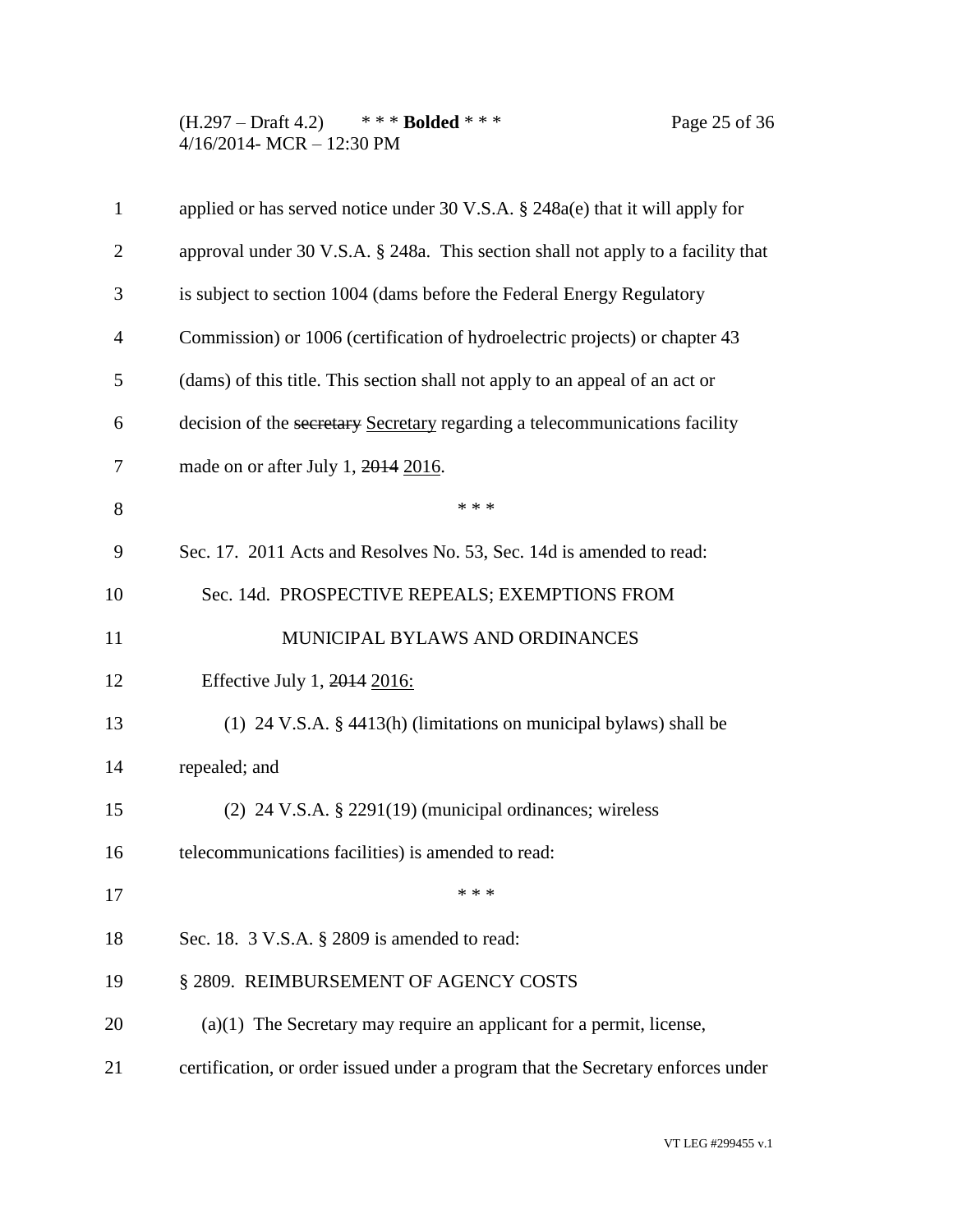(H.297 – Draft 4.2) \* \* \* **Bolded** \* \* \* Page 26 of 36 4/16/2014- MCR – 12:30 PM

| $\mathbf{1}$   | 10 V.S.A. § 8003(a) to pay for the cost of research, scientific, programmatic,    |
|----------------|-----------------------------------------------------------------------------------|
| $\overline{2}$ | or engineering expertise provided by the Agency of Natural Resources,             |
| 3              | provided:                                                                         |
| $\overline{4}$ | (A) the The Secretary does not have such expertise or services and                |
| 5              | such expertise is required for the processing of the application for the permit,  |
| 6              | license, certification, or order; or.                                             |
| 7              | (B) the The Secretary does have such expertise but has made a                     |
| 8              | determination that it is beyond the agency's Agency's internal capacity to        |
| 9              | effectively utilize that expertise to process the application for the permit,     |
| 10             | license, certification, or order. In addition, the Secretary shall determine that |
| 11             | such expertise is required for the processing of the application for the permit,  |
| 12             | license, certification, or order.                                                 |
| 13             | (2) The Secretary may require an applicant under 10 V.S.A. chapter 151            |
| 14             | to pay for the time of Agency of Natural Resources personnel providing            |
| 15             | research, scientific, or engineering services or for the cost of expert witnesses |
| 16             | when agency Agency personnel or expert witnesses are required for the             |
| 17             | processing of the permit application.                                             |
| 18             | (3) In addition to the authority set forth under 10 V.S.A. chapters 59 and        |
| 19             | 159 and § section 1283, the Secretary may require a person who caused the         |
| 20             | agency Agency to incur expenditures or a person in violation of a permit,         |
| 21             | license, certification, or order issued by the Secretary to pay for the time of   |
|                |                                                                                   |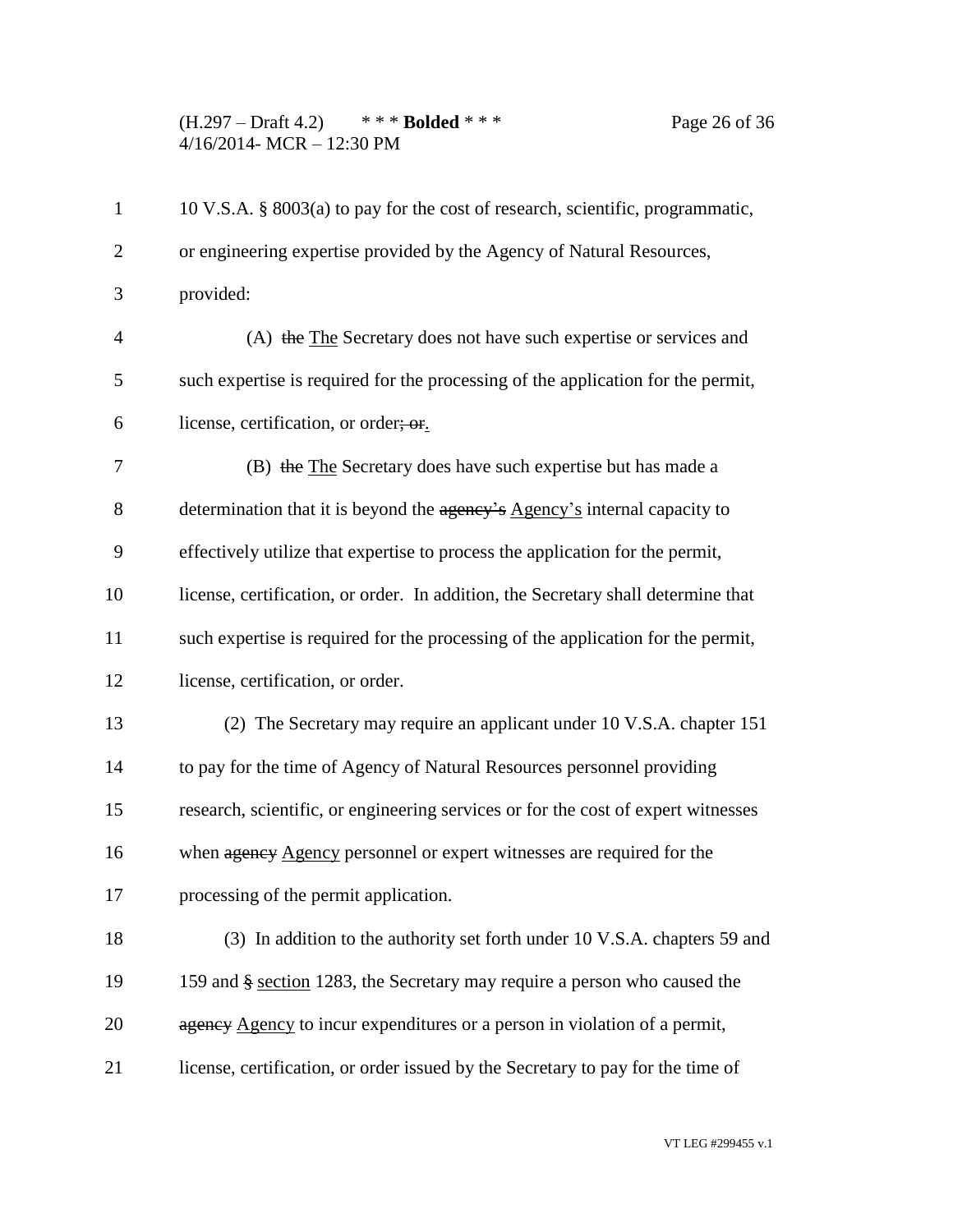(H.297 – Draft 4.2) \* \* \* **Bolded** \* \* \* Page 27 of 36 4/16/2014- MCR – 12:30 PM

| engineering services incurred by the agency Agency in response to a threat to   |
|---------------------------------------------------------------------------------|
| public health or the environment presented by an emergency or exigent           |
| circumstance.                                                                   |
| * * *                                                                           |
| (g) Concerning an application for a permit to discharge stormwater runoff       |
| from a telecommunications facility as defined in 30 V.S.A. § 248a that is filed |
| before July 1, 2014-2016:                                                       |
| (1) Under subdivision (a)(1) of this section, the $a$ geney Agency shall not    |
| require an applicant to pay more than \$10,000.00 with respect to a facility.   |
| (2) The provisions of subsection (c) (mandatory meeting) of this section        |
| shall not apply.                                                                |
| *** Administration Report; E-911; Vermont Communications                        |
| Board; VCGI; FirstNet ***                                                       |
| Sec. 19. ADMINISTRATION REPORT; TRANSFERS AND                                   |
| <b>CONSOLIDATION</b>                                                            |
| (a) On January 1, 2015, the Secretary of Administration shall submit a          |
| report to the General Assembly proposing a plan for transferring the            |
| responsibilities and powers of the Enhanced 911 Board, including necessary      |
| positions, to the Division for Connectivity, the Department of Public Service,  |
| or the Department of Public Safety, as he or she deems appropriate. The plan    |
|                                                                                 |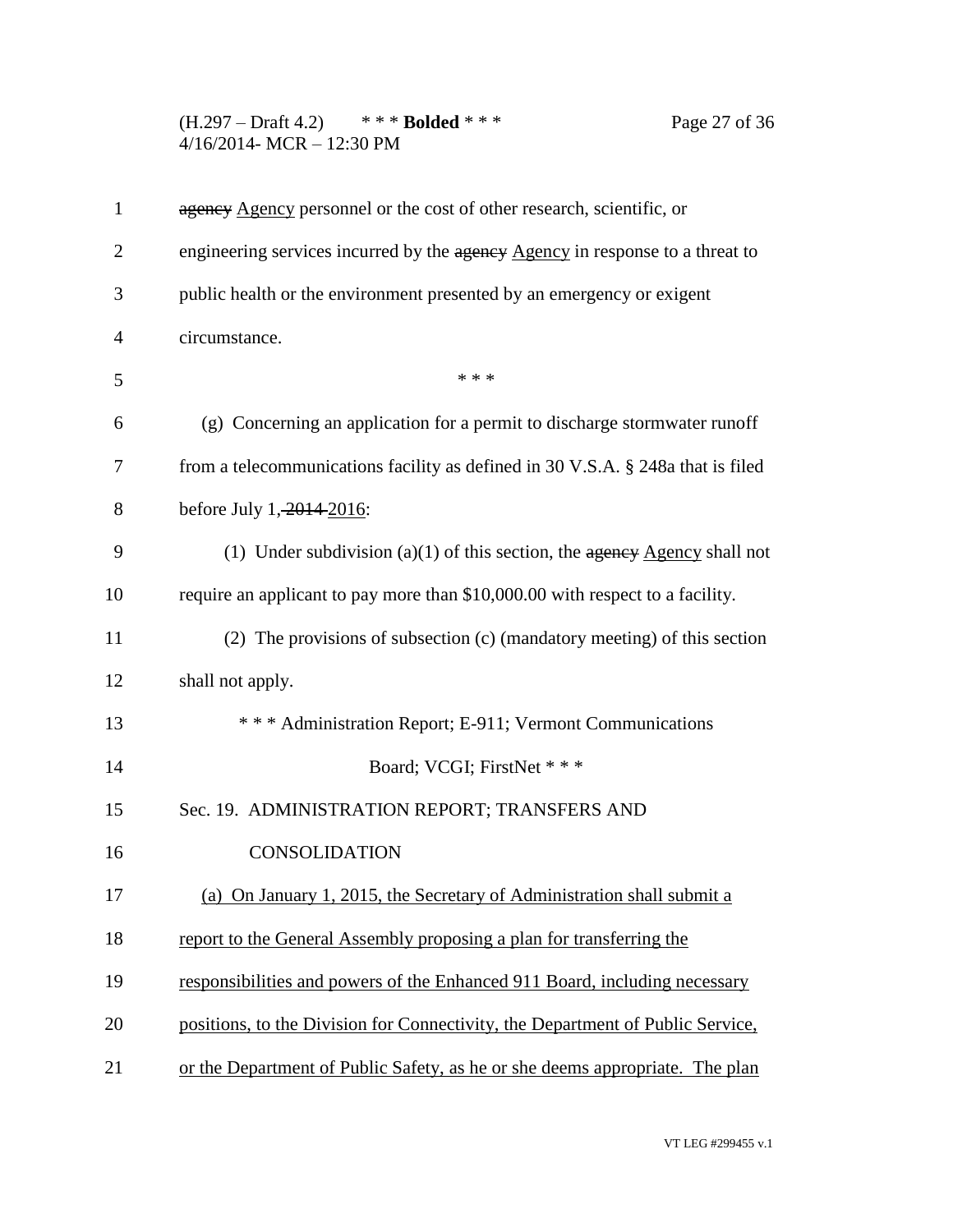(H.297 – Draft 4.2) \* \* \* **Bolded** \* \* \* Page 28 of 36 4/16/2014- MCR – 12:30 PM

| $\mathbf{1}$   | shall include budgetary recommendations and shall strive to achieve annual             |
|----------------|----------------------------------------------------------------------------------------|
| $\overline{2}$ | operational savings of at least \$300,000.00, as well as enhanced coordination         |
| 3              | and efficiency, and reductions in operational redundancies. The report shall           |
| $\overline{4}$ | include draft legislation implementing the Secretary's plan. In addition, the          |
| 5              | report shall include a draft recommendation for transferring                           |
| 6              | telecommunications-related positions, responsibilities, and resources of the           |
| 7              | Vermont Center for Geographic Information to the Department of Public                  |
| 8              | Service.                                                                               |
| 9              | (b) As part of the report required in subsection (a) of this section, the              |
| 10             | Secretary shall also make findings and recommendations regarding the status            |
| 11             | of the Vermont Communications Board, Department of Public Safety, and the              |
| 12             | <b>Vermont Public Safety Broadband Network Commission (Vermont</b>                     |
| 13             | <b>FirstNet</b> ). If not prohibited by federal law, the Secretary shall propose draft |
| 14             | legislation creating an advisory board within the Division for Connectivity or         |
| 15             | the Department of Public Safety comprised of 15 members appointed by the               |
| 16             | Governor to assume functions of the current Enhanced 911 Board, the                    |
| 17             | Vermont Communications Board, the Vermont Public Safety Broadband                      |
| 18             | Network Commission (FirstNet), and relevant telecommunications-related                 |
| 19             | aspects of the Vermont Center for Geographic Information Board of Directors,           |
| 20             | as the Secretary deems appropriate. Upon establishment of the new advisory             |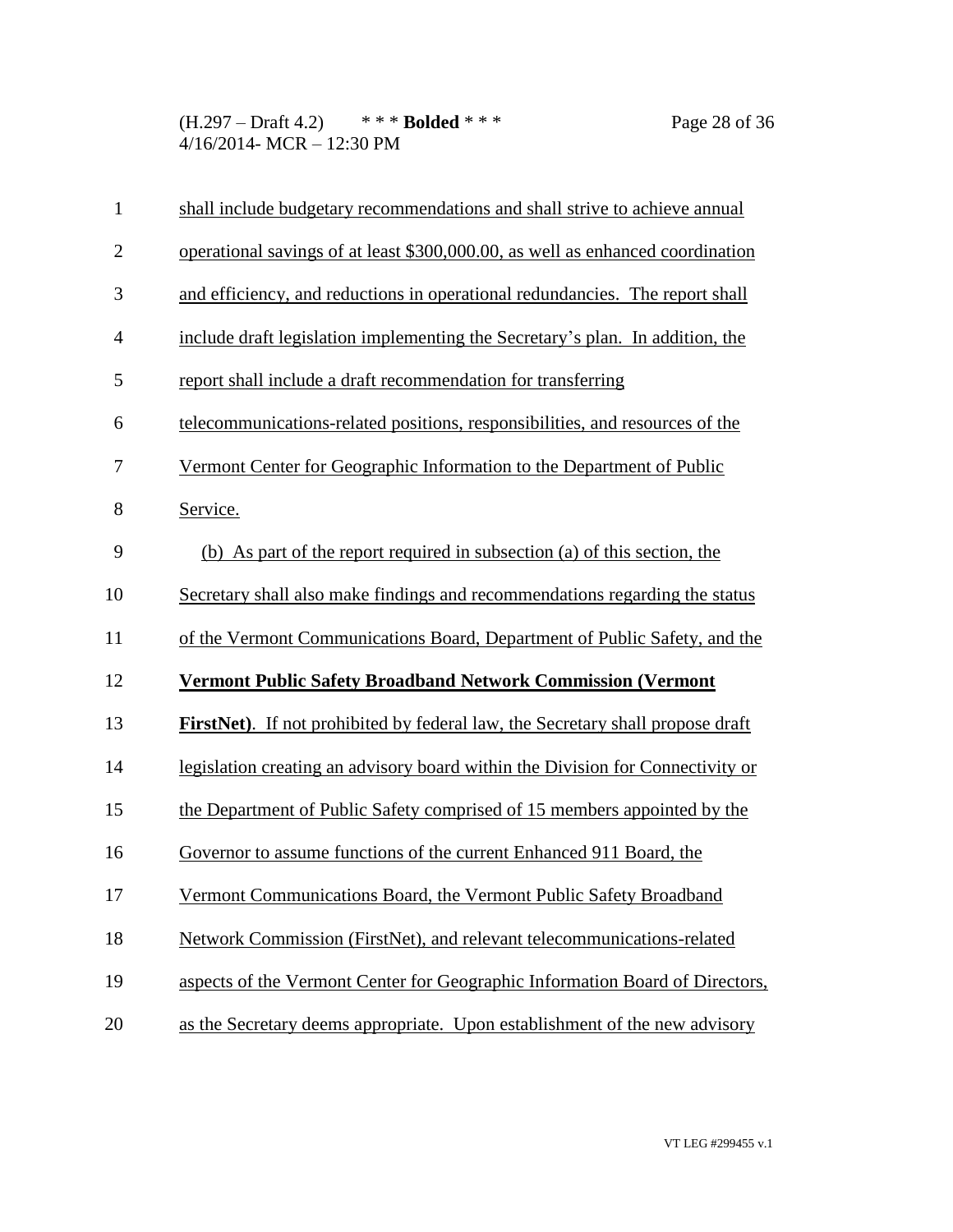(H.297 – Draft 4.2) \* \* \* **Bolded** \* \* \* Page 29 of 36 4/16/2014- MCR – 12:30 PM

| $\mathbf{1}$   | board and not later than July 1, 2015, the E-911 Board and the Vermont         |
|----------------|--------------------------------------------------------------------------------|
| $\overline{2}$ | Communications Board shall cease to exist.                                     |
| 3              | *** DPS Deployment Report ***                                                  |
| $\overline{4}$ | Sec. 20. DEPARTMENT OF PUBLIC SERVICE; DEPLOYMENT REPORT                       |
| 5              | On July 15, 2015, the Commissioner of Public Service shall submit to the       |
| 6              | General Assembly a report, including maps, indicating the service type and     |
| 7              | average speed of service of mobile telecommunications and broadband            |
| 8              | services available within the State by census block as of June 30, 2015.       |
| 9              | *** VTA; Dormant Status ***                                                    |
| 10             | Sec. 21. 30 V.S.A. § 8060a is added to read:                                   |
| 11             | § 8060a. PERIOD OF DORMANCY                                                    |
| 12             | Beginning on July 1, 2015, the Division for Connectivity established under     |
| 13             | 3 V.S.A. § 2225 shall become the successor in interest to and the continuation |
| 14             | of the Vermont Telecommunications Authority. The Authority shall cease all     |
| 15             | operations and shall not resume its duties as specified under this chapter or  |
| 16             | under any other Vermont law unless directed to do so by enactment of the       |
| 17             | General Assembly.                                                              |
| 18             | *** Telecommunications; CPGs; Annual Renewals;                                 |
| 19             | Retransmission Fees * * *                                                      |
| 20             | Sec. 22. 30 V.S.A. § 231 is amended to read:                                   |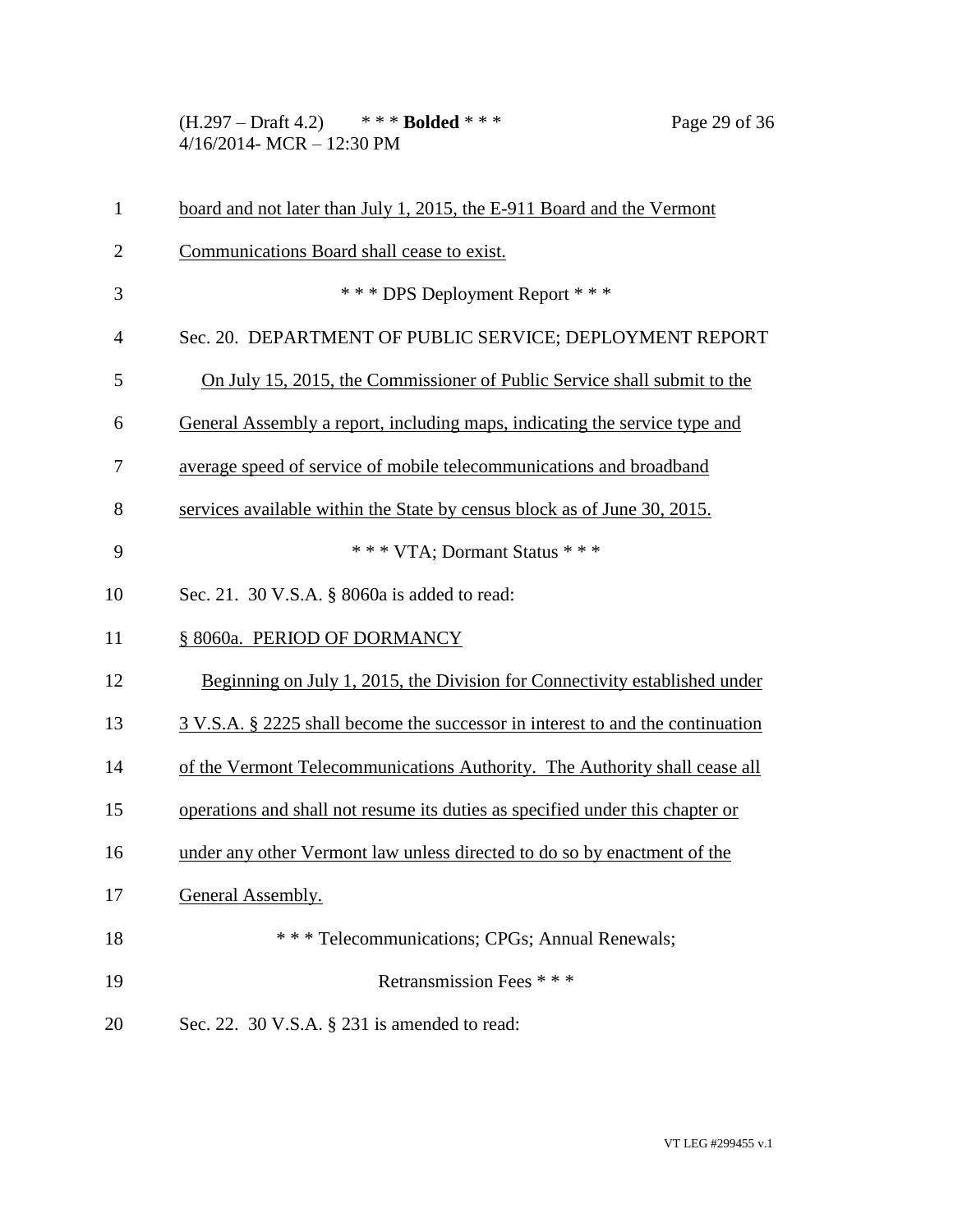(H.297 – Draft 4.2) \* \* \* **Bolded** \* \* \* Page 30 of 36 4/16/2014- MCR – 12:30 PM

| $\mathbf{1}$   | § 231. CERTIFICATE OF PUBLIC GOOD; ABANDONMENT OF                                |
|----------------|----------------------------------------------------------------------------------|
| $\overline{2}$ | <b>SERVICE; HEARING</b>                                                          |
| 3              | (a) A person, partnership, unincorporated association, or previously             |
| $\overline{4}$ | incorporated association, which desires to own or operate a business over        |
| 5              | which the public service board Public Service Board has jurisdiction under the   |
| 6              | provisions of this chapter shall first petition the board Board to determine     |
| $\tau$         | whether the operation of such business will promote the general good of the      |
| 8              | state, State and conforms with the State Telecommunications Plan, if             |
| 9              | applicable, and shall at that time file a copy of any such petition with the     |
| 10             | department Department. The department Department, within 12 days, shall          |
| 11             | review the petition and file a recommendation regarding the petition in the      |
| 12             | same manner as is set forth in subsection 225(b) of this title. Such             |
| 13             | recommendation shall set forth reasons why the petition shall be accepted        |
| 14             | without hearing or shall request that a hearing on the petition be scheduled. If |
| 15             | the department Department requests a hearing on the petition, or, if the board   |
| 16             | Board deems a hearing necessary, it shall appoint a time and place in the        |
| 17             | county where the proposed corporation is to have its principal office for        |
| 18             | hearing the petition, and shall make an order for the publication of the         |
| 19             | substance thereof and the time and place of hearing two weeks successively in    |
| 20             | a newspaper of general circulation in the county to be served by the petitioner, |
| 21             | the last publication to be at least seven days before the day appointed for the  |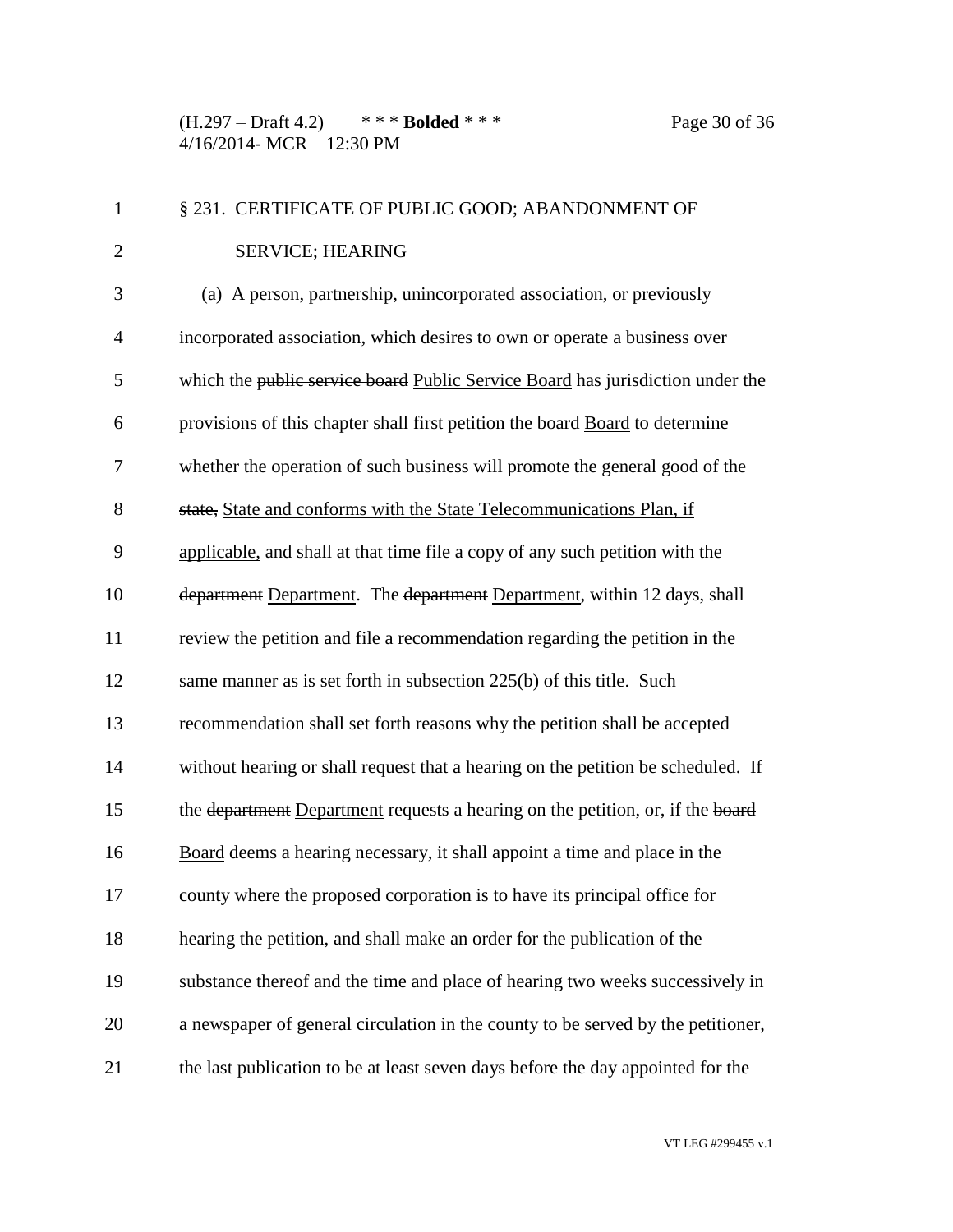(H.297 – Draft 4.2) \* \* \* **Bolded** \* \* \* Page 31 of 36 4/16/2014- MCR – 12:30 PM

| $\mathbf{1}$   | hearing. The director for public advocacy Director for Public Advocacy shall      |
|----------------|-----------------------------------------------------------------------------------|
| $\overline{2}$ | represent the public at such hearing. If the board Board finds that the operation |
| 3              | of such business will promote the general good of the state, State and will       |
| $\overline{4}$ | conform with the State Telecommunications Plan, if applicable, it shall give      |
| 5              | such person, partnership, unincorporated association or previously                |
| 6              | incorporated association a certificate of public good specifying the business     |
| 7              | and territory to be served by such petitioners. For good cause, after             |
| 8              | opportunity for hearing, the board Board may amend or revoke any certificate      |
| 9              | awarded under the provisions of this section. If any such certificate is revoked, |
| 10             | the person, partnership, unincorporated association, or previously incorporated   |
| 11             | association shall no longer have authority to conduct any business which is       |
| 12             | subject to the jurisdiction of the board Board whether or not regulation          |
| 13             | thereunder has been reduced or suspended, under section 226a or 227a of           |
| 14             | this title.                                                                       |
| 15             | (b) A company subject to the general supervision of the public service            |
| 16             | board Public Service Board under section 203 of this title may not abandon or     |
| 17             | curtail any service subject to the jurisdiction of the board Board or abandon all |
| 18             | or any part of its facilities if it would in doing so effect the abandonment,     |
| 19             | curtailment or impairment of the service, without first obtaining approval of     |
| 20             | the public service board Board, after notice and opportunity for hearing, and     |
| 21             | upon finding by the board Board that the abandonment or curtailment is            |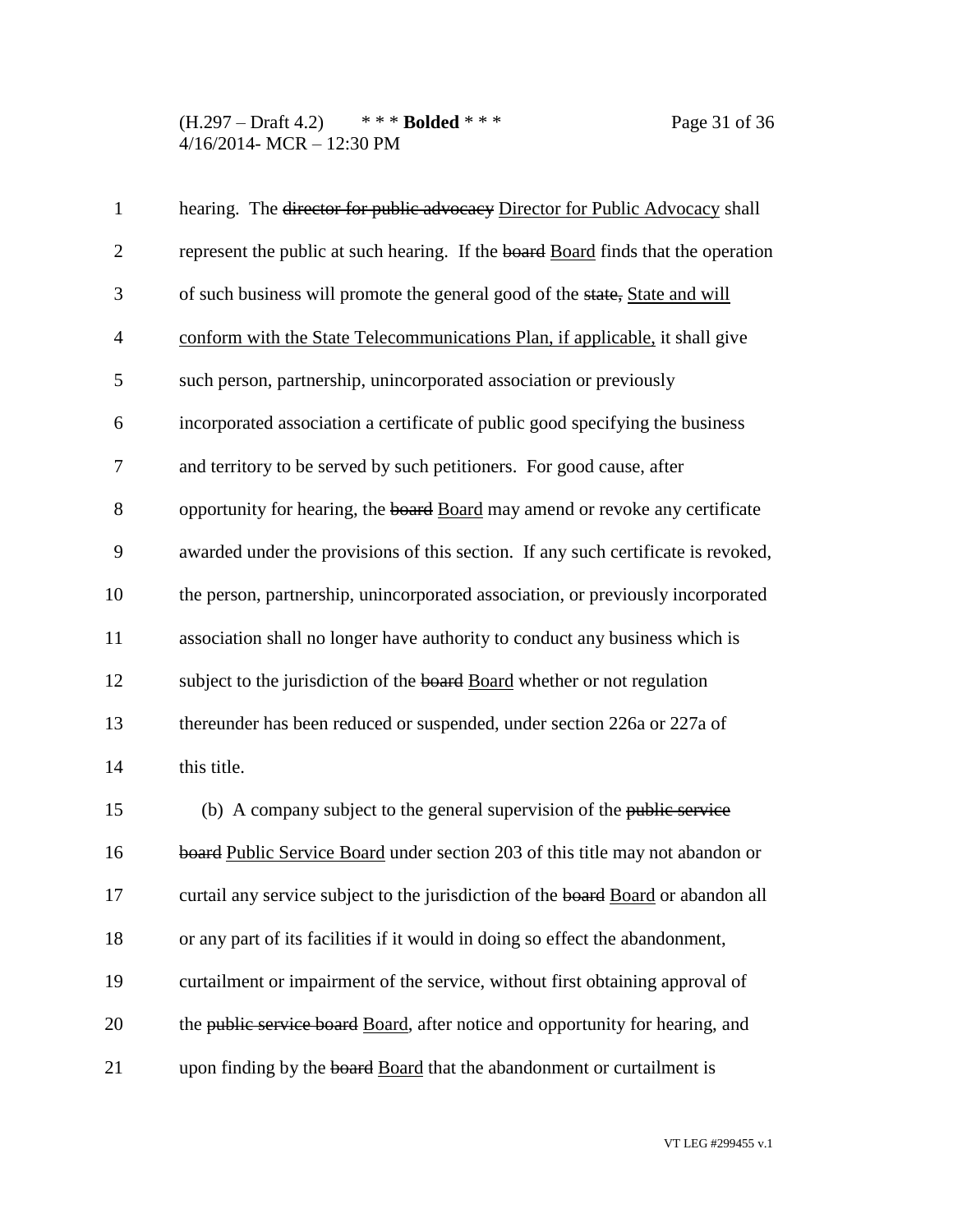(H.297 – Draft 4.2) \* \* \* **Bolded** \* \* \* Page 32 of 36 4/16/2014- MCR – 12:30 PM

| $\mathbf{1}$   | consistent with the public interest and the State Telecommunications Plan, if      |
|----------------|------------------------------------------------------------------------------------|
| $\overline{2}$ | applicable; provided, however, this section shall not apply to disconnection of    |
| 3              | service pursuant to valid tariffs or to rules adopted under section 209(b) and (c) |
| $\overline{4}$ | of this title.                                                                     |
| 5              | Sec. 23. 30 V.S.A. $\S$ 504 is amended to read:                                    |
| 6              | § 504. CERTIFICATES OF PUBLIC GOOD                                                 |
| 7              | (a) Certificates of public good granted under this chapter shall be for a          |
| 8              | period of 11 years.                                                                |
| 9              | (b) Issuance of a certificate shall be after opportunity for hearing and           |
| 10             | findings by the board Board that the applicant has complied or will comply         |
| 11             | with requirements adopted by the board Board to ensure that the system             |
| 12             | provides:                                                                          |
| 13             | (1) designation of adequate channel capacity and appropriate facilities            |
| 14             | for public, educational, or governmental use;                                      |
| 15             | (2) adequate and technically sound facilities and equipment, and signal            |
| 16             | quality;                                                                           |
| 17             | (3) a reasonably broad range of public, educational, and governmental              |
| 18             | programming;                                                                       |
| 19             | (4) the prohibition of discrimination among customers of basic                     |
| 20             | service; and                                                                       |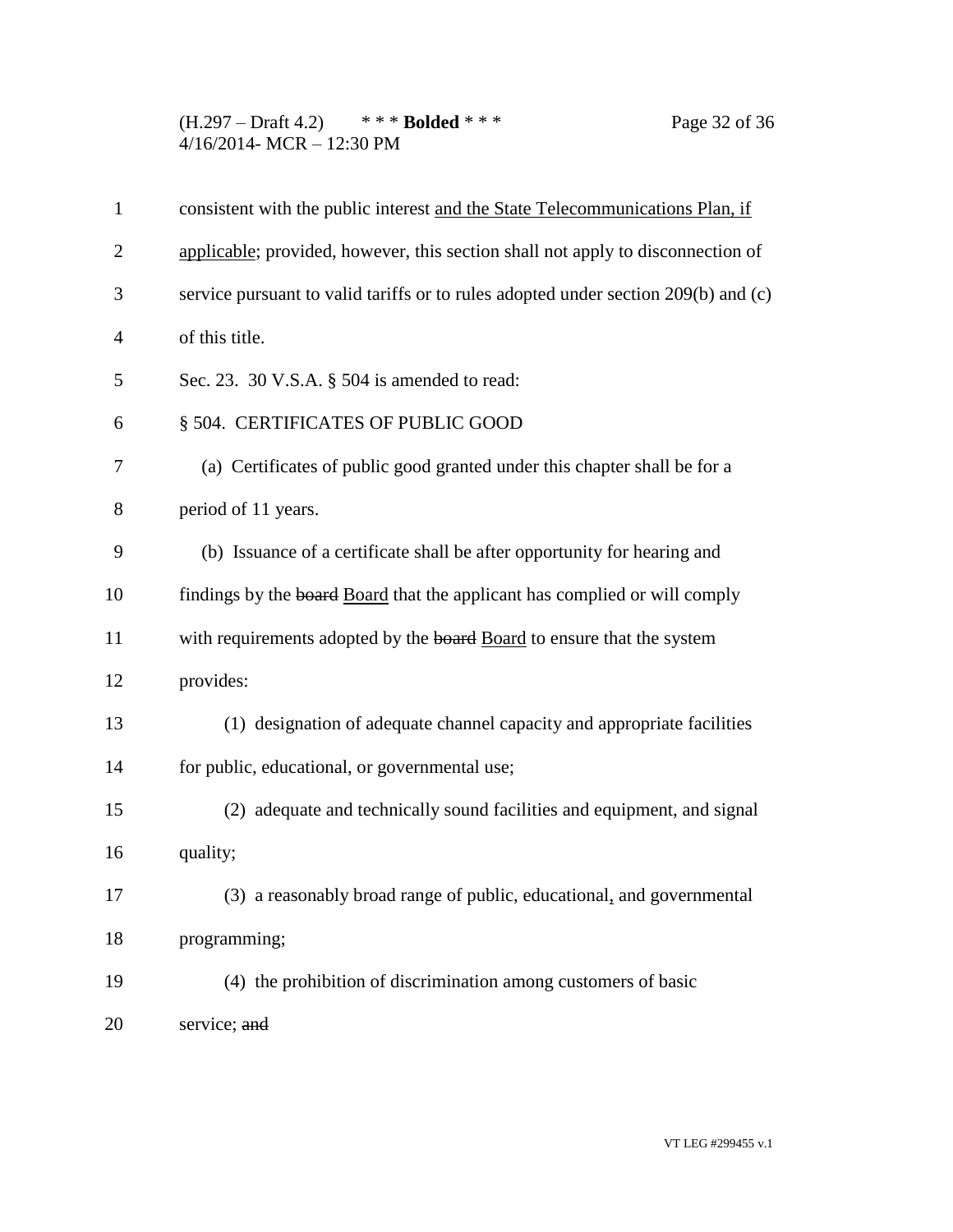(H.297 – Draft 4.2) \* \* \* **Bolded** \* \* \* Page 33 of 36 4/16/2014- MCR – 12:30 PM

| $\mathbf{1}$   | (5) basic service in a competitive market, and if a competitive market            |
|----------------|-----------------------------------------------------------------------------------|
| $\overline{2}$ | does not exist, that the system provides basic service at reasonable rates        |
| 3              | determined in accordance with section 218 of this title; and                      |
| $\overline{4}$ | (6) service that conforms with the relevant provisions of the State               |
| 5              | Telecommunications Plan.                                                          |
| 6              | (c) In addition to the requirements set forth in subsection (b) of this section,  |
| 7              | the board Board shall insure ensure that the system provides or utilizes:         |
| 8              | (1) a reasonable quality of service for basic, premium or otherwise,              |
| 9              | having regard to available technology, subscriber interest, and cost;             |
| 10             | (2) construction, including installation, which conforms to all applicable        |
| 11             | state State and federal laws and regulations and the National Electric Safety     |
| 12             | Code;                                                                             |
| 13             | (3) a competent staff sufficient to provide adequate and prompt service           |
| 14             | and to respond quickly and comprehensively to customer and department             |
| 15             | Department complaints and problems;                                               |
| 16             | (4) unless waived by the board Board, an office which shall be open               |
| 17             | during usual business hours, have a listed toll-free telephone so that complaints |
| 18             | and requests for repairs or adjustments may be received; and                      |
| 19             | (5) reasonable rules and policies for line extensions, disconnections,            |
| 20             | customer deposits, and billing practices.                                         |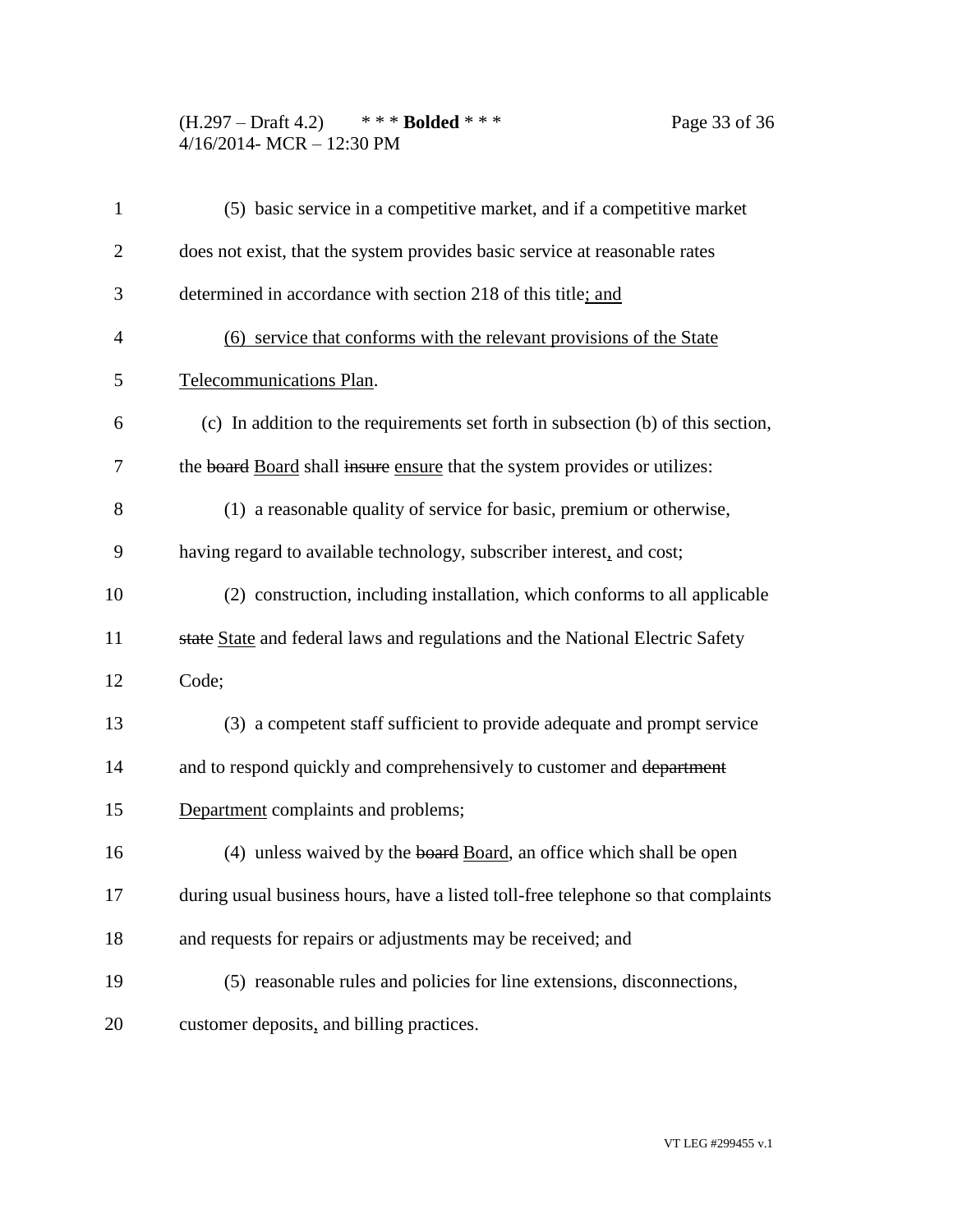(H.297 – Draft 4.2) \* \* \* **Bolded** \* \* \* Page 34 of 36 4/16/2014- MCR – 12:30 PM

| $\mathbf{1}$   | (d) A certificate granted to a company shall represent nonexclusive            |
|----------------|--------------------------------------------------------------------------------|
| $\overline{2}$ | authority of that company to build and operate a cable television system to    |
| 3              | serve customers only within specified geographical boundaries. Extension of    |
| $\overline{4}$ | service beyond those boundaries may be made pursuant to the criteria in        |
| 5              | section 504 of this title this section, and the procedures in section 231 of   |
| 6              | this title.                                                                    |
| 7              | (e) Subdivision $(b)(6)$ of this section (regarding conformity with the        |
| 8              | State Telecommunications Plan) shall apply only to certificates that expire    |
| 9              | or new applications that are filed after the year 2014.                        |
| 10             | Sec. 24. 30 V.S.A. § 518 is added to read:                                     |
| 11             | § 518. DISCLOSURE OF RETRANSMISSION FEES                                       |
| 12             | A retransmission agreement entered into between a commercial                   |
| 13             | broadcasting station and a cable company pursuant to 47 U.S.C. § 325 shall not |
| 14             | include terms prohibiting the company from disclosing to its subscribers any   |
| 15             | fees incurred for program content retransmitted on the cable network under the |
| 16             | retransmission agreement.                                                      |
| 17             | *** Statutory Revision Authority ***                                           |
| 18             | Sec. 25. LEGISLATIVE COUNCIL STATUTORY REVISION                                |
| 19             | AUTHORITY; LEGISLATIVE INTENT                                                  |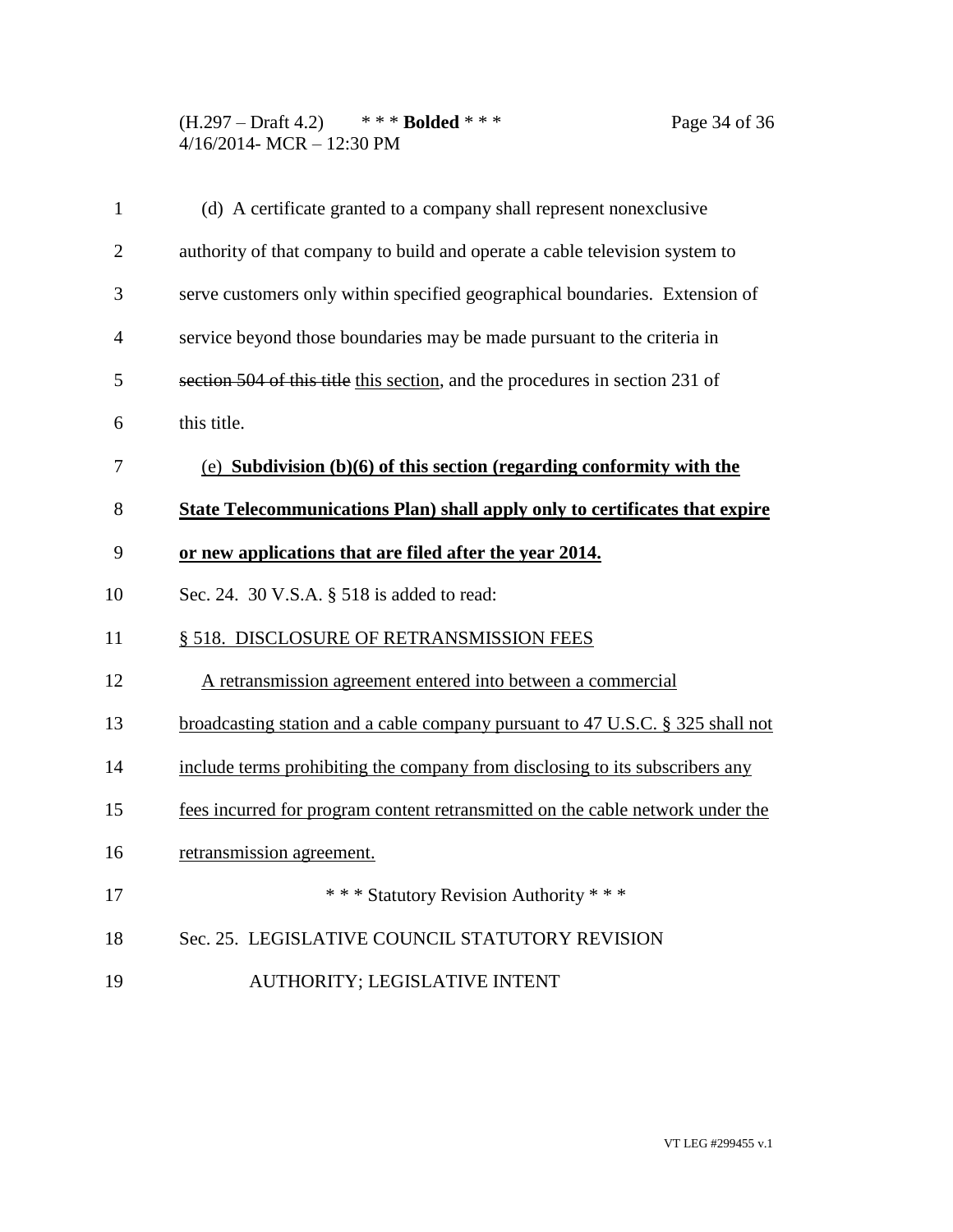(H.297 – Draft 4.2) \* \* \* **Bolded** \* \* \* Page 35 of 36 4/16/2014- MCR – 12:30 PM

| $\mathbf{1}$   | (a) The staff of the Office of the Legislative Council in its statutory           |
|----------------|-----------------------------------------------------------------------------------|
| $\overline{c}$ | revision capacity is authorized and directed to amend the Vermont Statutes        |
| 3              | Annotated as follows:                                                             |
| 4              | (1) deleting all references to "by the end of the year 2013" in 30 V.S.A.         |
| 5              | chapter 91; and                                                                   |
| 6              | (2) during the interim of the 2015 biennium of the General                        |
| 7              | <b>Assembly, in 30 V.S.A. § 227e, replacing every instance of the words</b>       |
| 8              | "Secretary of Administration" and "Secretary" with the words "Director            |
| 9              | for Connectivity" and "Director," respectively.                                   |
| 10             | (b) Any duties and responsibilities that arise by reference to the                |
| 11             | <b>Division for Connectivity in the Vermont Statutes Annotated shall not be</b>   |
| 12             | operative until the Division is established pursuant to 3 V.S.A. § 2225.          |
| 13             | *** Effective Dates ***                                                           |
| 14             | Sec. 26. EFFECTIVE DATES                                                          |
| 15             | This act shall take effect on passage, except that Secs. 9, 10, and 11            |
| 16             | (regarding the Division for Connectivity) shall take effect on July 1, 2015.      |
| 17             |                                                                                   |
| 18             | and that after passage the title of the bill be amended to read: "An act relating |
| 19             | to Vermont telecommunications policy"                                             |
| 20             |                                                                                   |
| 21             |                                                                                   |